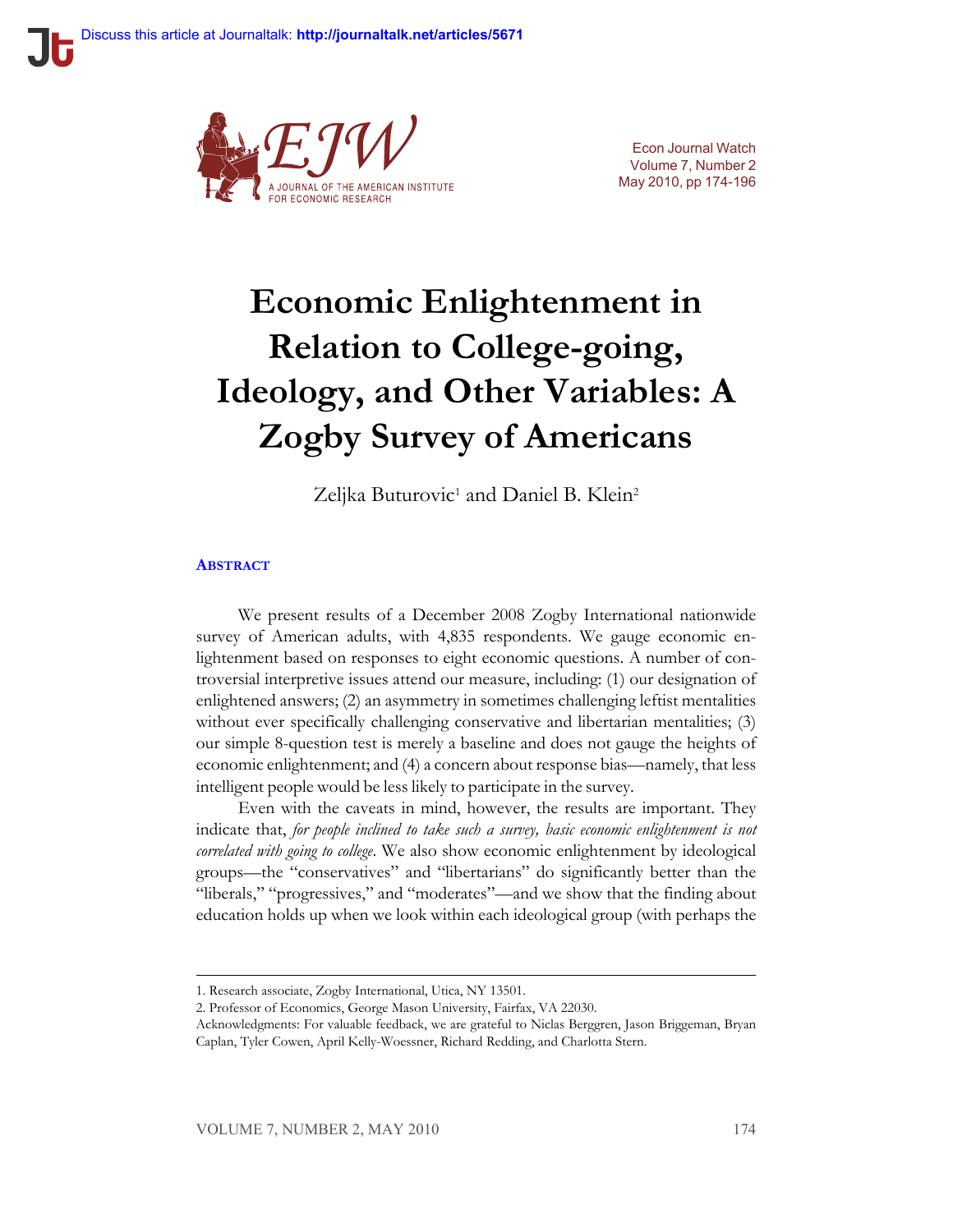exception of the "conservative" group). We discuss possible explanations for the finding that economic enlightenment is not correlated with going to college.

We also report simple findings for the relation between economic enlightenment and each of the following variables: 2008 presidential vote, party affiliation, voting participation, race or ethnic group, urban vs. rural, religious affiliation, religious participation, union membership, marital status, membership in armed forces, NASCAR fandom, membership in the "investor class," patronage at Wal-Mart, household income, and gender.

We have opted to keep the reporting direct and simple—we have not applied any weights to the data. We do not report any regression results. We make the data available online as a linked appendix and invite others to explore the data for findings beyond those reported here.

# **Origination of the Survey and the Present Paper**

The survey was designed by the first author of this paper, Zeljka Buturovic, who holds a PhD in psychology from Columbia University and is currently a Research Associate at Zogby International.

Buturovic's motivation in designing the survey grew out of her dissatisfaction with previous surveys treating economic understanding. She regarded many questions on previous surveys to be either too narrowly factual, too dry in a textbook way, and too removed from policy context, or, alternatively, too general in eliciting policy judgments apart from specific economic consequences. Either way, many questions on previous surveys were too antiseptic with respect to really knowing economics in relation to important issues. In designing the survey, she sought to formulate questions that would reflect enlightenment about economic facts or consequences, especially those in tension with established policy and popular political mentalities. To Buturovic, questions about unintended effects of a variety of economic policies, such as rent-control and mandatory licensing, seemed like a good start. Like all Zogby surveys, the questionnaire included standard demographic questions. The questionnaire instrument and all data are linked at the end of this paper.

The survey was administered by Zogby International by usual procedure. It was a nationwide survey of American adults, randomly selected from the Zogby International online panel routinely used in political and commercial research. On December 5, 2008, Zogby sent by email 63,986 invitations to the members of the panel. The invitation included a link that would take the respondents to the survey on Zogby's own secure servers. The link expired after one use, which is one of several security measures Zogby takes to prevent answer duplication. Because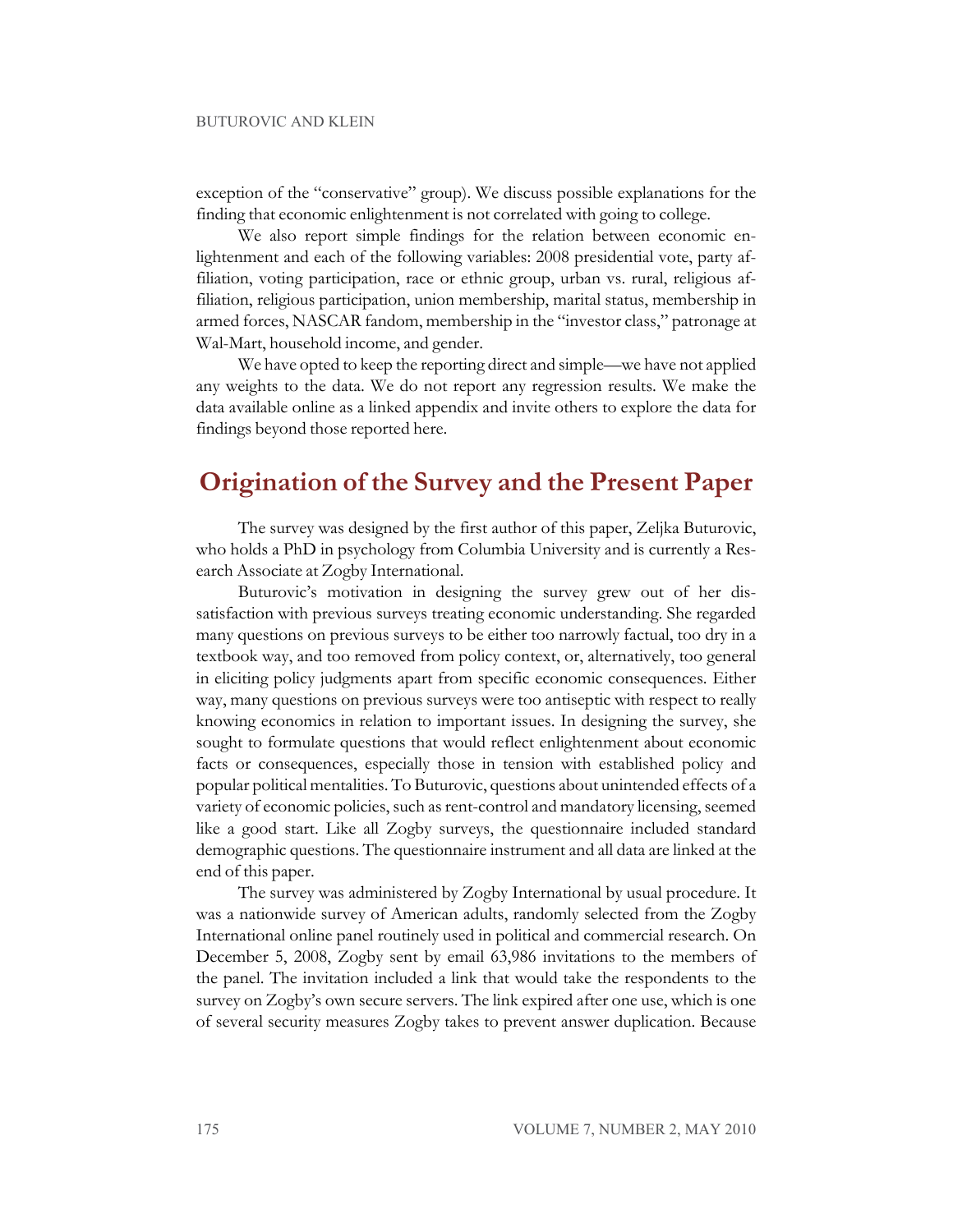the panel is large it is difficult to maintain currency of all the email addresses in it. Zogby estimates that the number of invitations actually received to have been around 75%, or 47990. Of these, 6699 respondents started the survey and 4835 completed it by the close of the survey on December 8. This gives us a response rate of 14% and a completion rate of 10%.

Several months after the survey had been conducted, Buturovic issued a working paper based on the survey (Buturovic et al 2009), and she was subsequently contacted by this paper's second author, Daniel Klein. They then pursued the present paper and together decided which set of questions would constitute what is treated here as an 8-question test of basic economic enlightenment.

# **The Eight Questions We Use to Gauge Economic Enlightenment**

The questionnaire contained 21 questions on economics, 16 of which were in the following format:

Restrictions on housing development make housing less affordable.

- 1. Strongly Agree
- 2. Somewhat Agree
- 3. Somewhat Disagree
- 4. Strongly Disagree
- 5. Not sure

Of the 16 questions in that uniform format, this paper deals with only eight. We have omitted 8 of the economic questions in that format because they are not as useful in gauging economic enlightenment, either because the question is too vague ortoo narrowly factual, or because the enlightened answeristoo uncertain or arguable. For example, the statement "economic development makes things more affordable" hinges greatly on the interpretation of "affordable"—maybe economic development makes "normal living" more expensive, but it also makes incomes higher. The statement "the more people there are, the more wealth there is" is uncertain in its context. The statements of the omitted questions are provided elsewhere.<sup>3</sup>

<sup>3.</sup> Among the omitted questions are the following eight of the same format as those used here: 1. Poverty causes crime. 2. Business contracts benefit all parties. 3. Private property protections primarily benefit the well-off. 4. More often than not, employers who discriminate in employee hiring will be punished by the market. 5. In the USA, more often than not, rich people were born rich. 6. Consumption grows the economy. 7. Economic development makes things more affordable. 8. Foreign aid helps economic growth of recipient countries. In addition, there were five other economic questions, but in a different format. These are given in the appendix.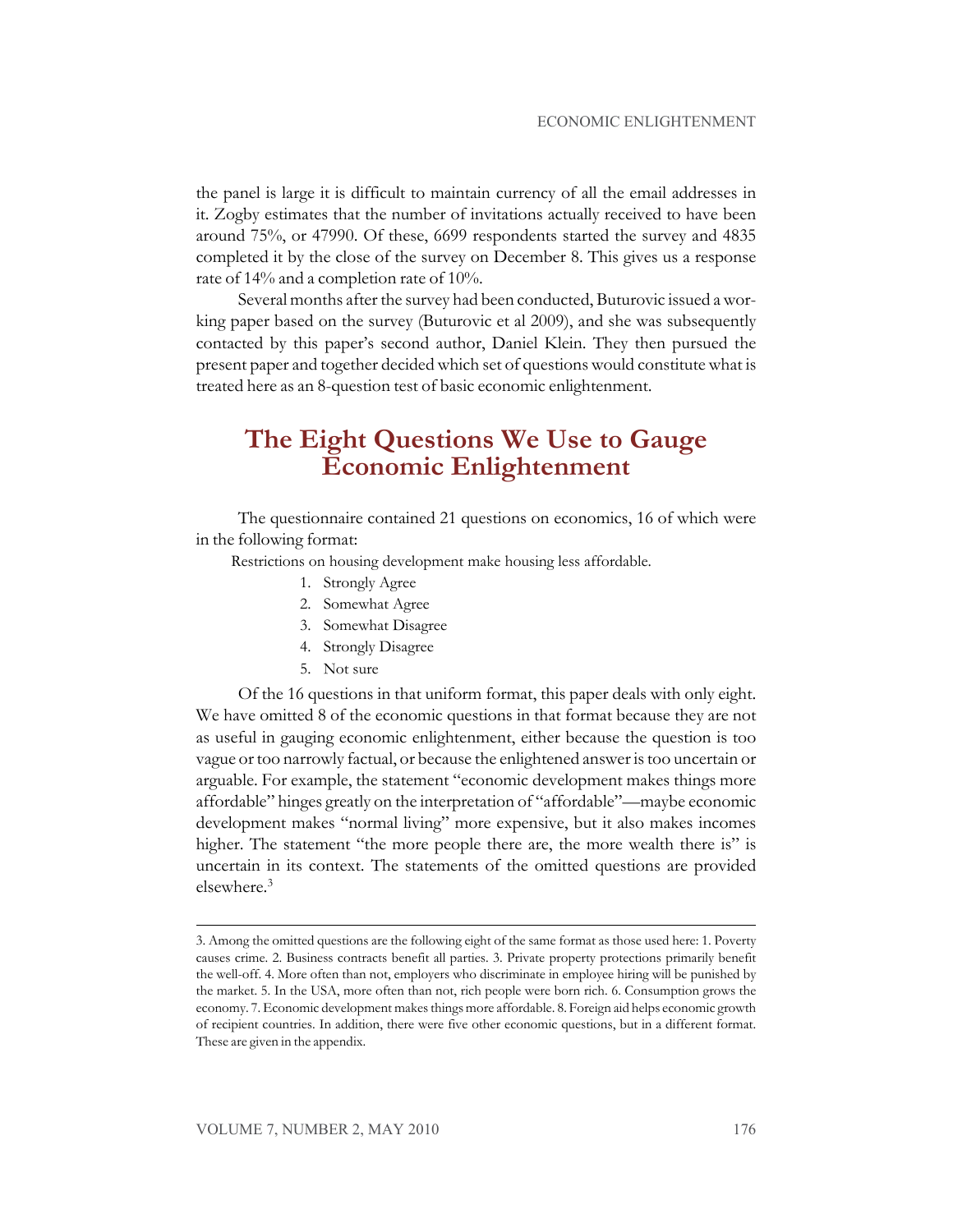As it happens, our main findings would not be affected by adding any of the omitted questions with enlightened answers plausibly ascribed, as one may confirm using the provided database. We choose to confine our report to the eight questions that most reliably gauge economic enlightenment.

The statements of the eight questions used are the following:

1. Restrictions on housing development make housing less affordable.

• Unenlightened: Disagree

2. Mandatory licensing of professional services increases the prices of those services.

• Unenlightened: Disagree

3. Overall, the standard of living is higher today than it was 30 years ago.

• Unenlightened: Disagree

4. Rent control leads to housing shortages.

• Unenlightened: Disagree

5. A company with the largest market share is a monopoly.

• Unenlightened: Agree

6. Third-world workers working for American companies overseas are being exploited.

• Unenlightened: Agree

7. Free trade leads to unemployment.

• Unenlightened: Agree

8. Minimum wage laws raise unemployment.

• Unenlightened: Disagree

We think it is reasonable to maintain that if a respondent disagrees with the statement "Restrictions on housing development make housing less affordable," the respondent betrays a lack of economic enlightenment. Challengers might say something like: "Well, not *every* restriction on housing development makes housing less affordable," but such a challenger would be tendentious and churlish. Unless a statement in a questionnaire explicitly makes it a matter of 100%, by using "every," "all," "always," "none," or "never," it is natural to understand the statement as a by-and-large statement about overall consequences. Do restrictions on housing development, by and large, make housing less affordable? Yes they do. Does free trade lead, overall, to greater unemployment? No, it does not. For someone to say the contrary is economically unenlightened.

**Caveat 1 of 4:** Some will take exception to our take on the eight questions, particularly the one about minimum wage laws. We understand that the blackboard model is highly misleading—it eclipses non-wage job attributes, black markets, search intensity, future pay schedules, and so on. These surely mitigate the dis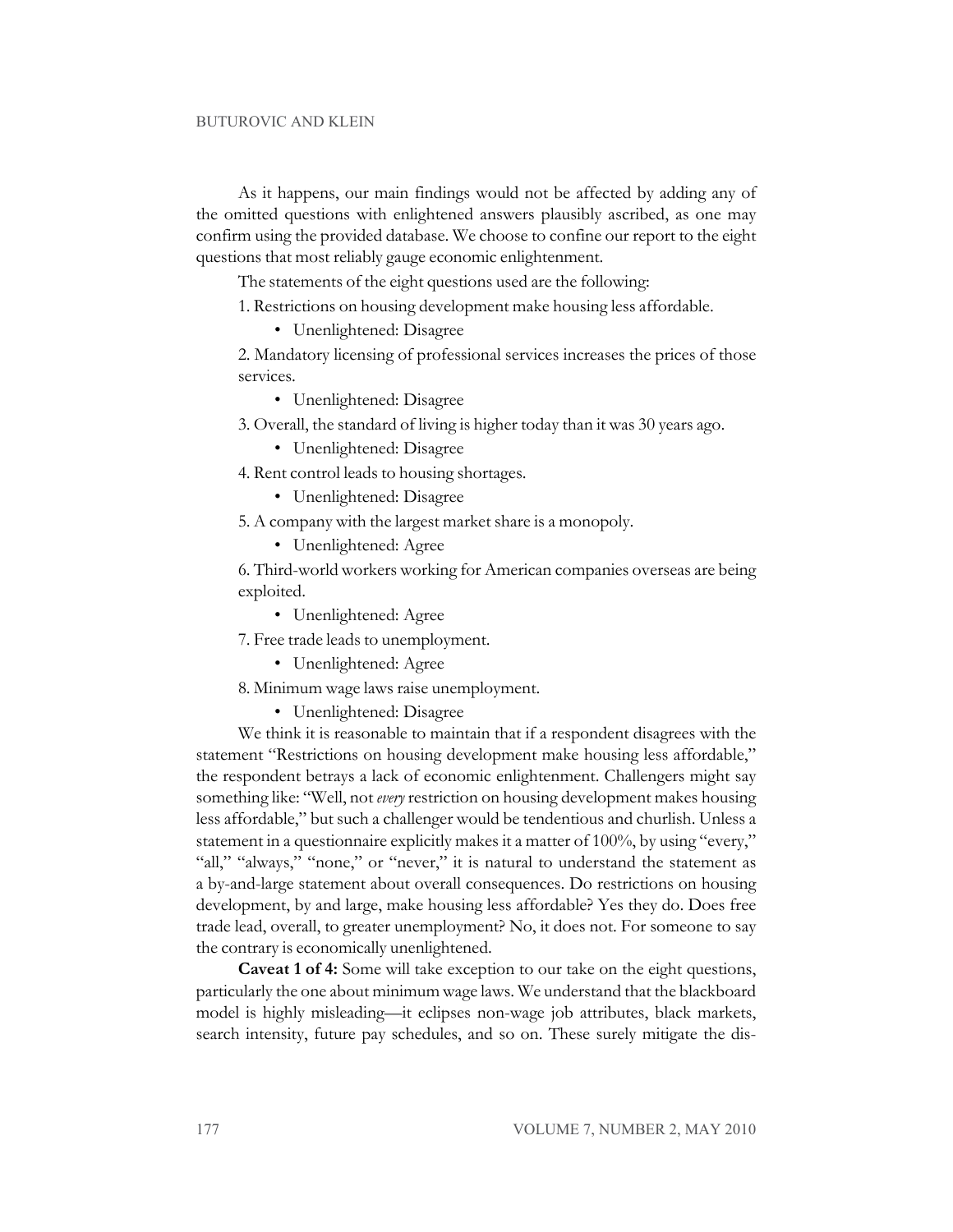employment effect, but they do not eliminate it. Some will even say that, because of monoposony or coordination problems, minimum wages increase employment, but we judge such arguments to be of dubious plausibility and significance. We think that the basic logic asked by the question is revealed by carrying it to a minimum wage of, say, \$20. Unemployment would go up a lot. True, the moderate increases observed and usually discussed produce only small effects in overall unemployment, but they are increases. It still seems to be the case that most economists agree that "minimum wages increase unemployment among young and unskilled workers."<sup>4</sup> Moreover, our remarks arguably find indirect support by responses given by economists *whosigned a "raise the minimum wage" petition*. <sup>5</sup> But most importantly, take out the question and our results still hold up. Our basic results do not depend on including the minimum wage question.

**Caveat 2 of 4:** We acknowledge a shortcoming about the set of economic questions used here, and a corresponding reservation. None of the questions challenge the economic foibles specifically of "conservatives," nor of "libertarians," as compared to those of "liberals"/"progressives." It would have been good, for example, if a question had asked about negative consequences of drug prohibition, or the positive consequences of increased immigration from Mexico. We doubt, however, that any partisan aspect of the questions much upsets our interpretations—for reasons to be discussed once the findings are laid out.

**Caveat 3 of 4:** Even if one accepts that our handling of each of the eight economic questions tracks economic enlightenment, the set represents a baseline rather than the heights of economic wisdom. In other words, the most economically enlightened mind would score no better than a solidly sensible mind on the eight questions, as they would both ace the 8-question exam. Yet presumably almost all of the most economically enlightened minds in the United States have all gone to college. In this respect our treatment fails to do justice to the relationship

<sup>4.</sup> In their 2000 survey of AEA members, Fuller and Geide-Stevenson (2003, 378) found that 45.6% agreed, 27.9% agreed with provisos, and 26.5% generally disagreed.

<sup>5.</sup> Klein and Dompe (2007) designed a questionnaire sent to the signatories(mostly economists) of a "raise the minimum wage" petition. Regarding mechanisms justifying their support for raising the minimum wage, of four mechanismslisted, the monoposony and coordination mechanism received significantly less endorsement than "equalizing an imbalance in bargaining skills" and "inducing a transfer from employers to workers" (142), indicating that their support was based more on the idea of redistributive transfer than employment effects. And in a question about possible negative consequences of raising the minimum wage, of six possible negative consequences, the one they were *most concerned with* was the disemployment effect. Of the 88 respondents who responded to the disemployment question, 24 (or 27%) denied the disemployment effect, while 54 (or 61%) acknowledged it as a "minor" negative consequence, and 10 (or 11%) acknowledged it as a "significant" negative consequence (149). Again, these economists had signed the "raise the minimum wage" petition. Meanwhile, Neumark and Wascher (2008) write: "the balance of the evidence indicates that, even if its aggregate effects are relatively small, a higher minimum wage will reduce job opportunities for the least-skilled workers most likely to be affected by the wage floor" (1316).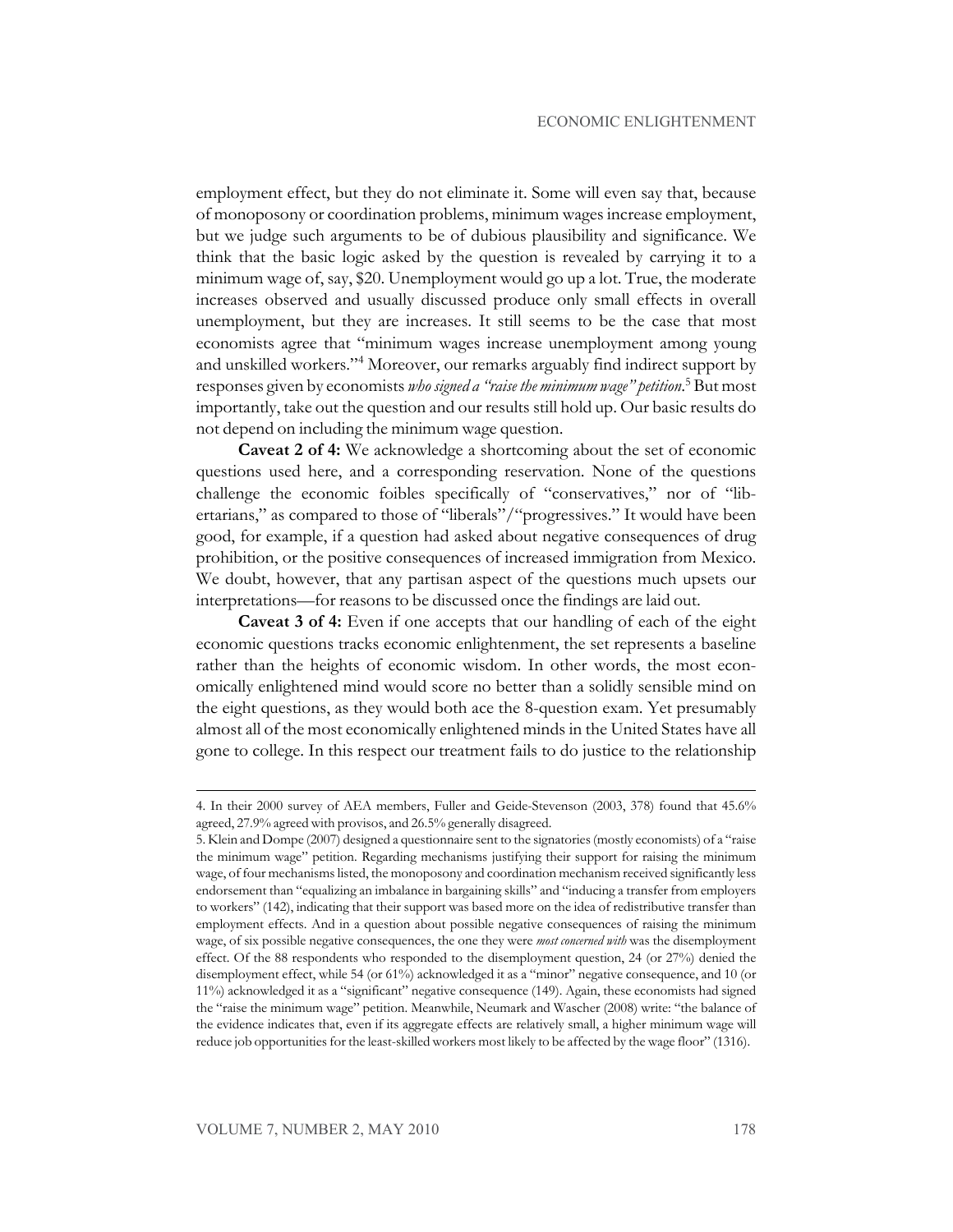between the education variable and economic enlightenment. The reader should keep in mind that when we speak of "economic enlightenment," we mean it in relation to performance on a very basic test, not an average over the entire range of economic enlightenment.

### **Results on Economic Enlightenment and Going to College**

#### **Previous Literature on College-Going and Economic Knowledge**

College is called "higher education." The 2008 report of Science and Technology Indicators finds that factual knowledge of science is "positively related to the level of formal schooling" (Chapter 7). A National Geographic (2006) survey of geographic literacy finds that knowledge of geographic facts, such as locating a country on a map, is significantly correlated with going to college (8, 11).

Some studies find that a college degree is correlated with one's knowledge of facts related to economics. Blinder and Krueger (2004, 348) found modest relationship between knowledge of economic facts and going to college. The type of economic facts that they tested for consisted of items such as "what percent of income is paid in taxes?" and "what is the current minimum wage?"<sup>6</sup> Caplan (2007, 164) finds that college degree makes one more likely to agree with professional economists on economic facts and mechanisms. Walstad and Rebeck (2002), in reviewing five studies conducted from 1991 through 1999, find a significant relationship between college and knowledge of economics. Knowledge tested on these five surveys ranged from asking about the most-widely used measure of inflation to simple textbook problems, such as "if the price of beef doubled and the price of poultry stayed the same, people would be most likely to buy" (answer: more poultry and less beef). The study from which the last example was taken was a multiple-choice survey performed by Harris Interactive multiple times for the National Council on Economic Education (NCEE). Those surveys generally found large coefficients for college-going on the kind of knowledge they tested. A subsequent NCEE/Harris survey (Markow 2005) likewise found, after weighting the data, that college graduates were four times as likely as adults with only a high school education to score "A" or "B" on their survey. Though the effects found in these studies were sometimes modest, they all appear to be pointing in the

<sup>6.</sup> Blinder and Krueger(2004) found that voterswith college degreeswere somewhat more likely to oppose raising the minimum wage than were those without college degree—an attitude that the authors speculated could have resulted from the college graduates' understanding of the negative effects of minimum wage. As we will see, in our data such belief is not correlated with going to college.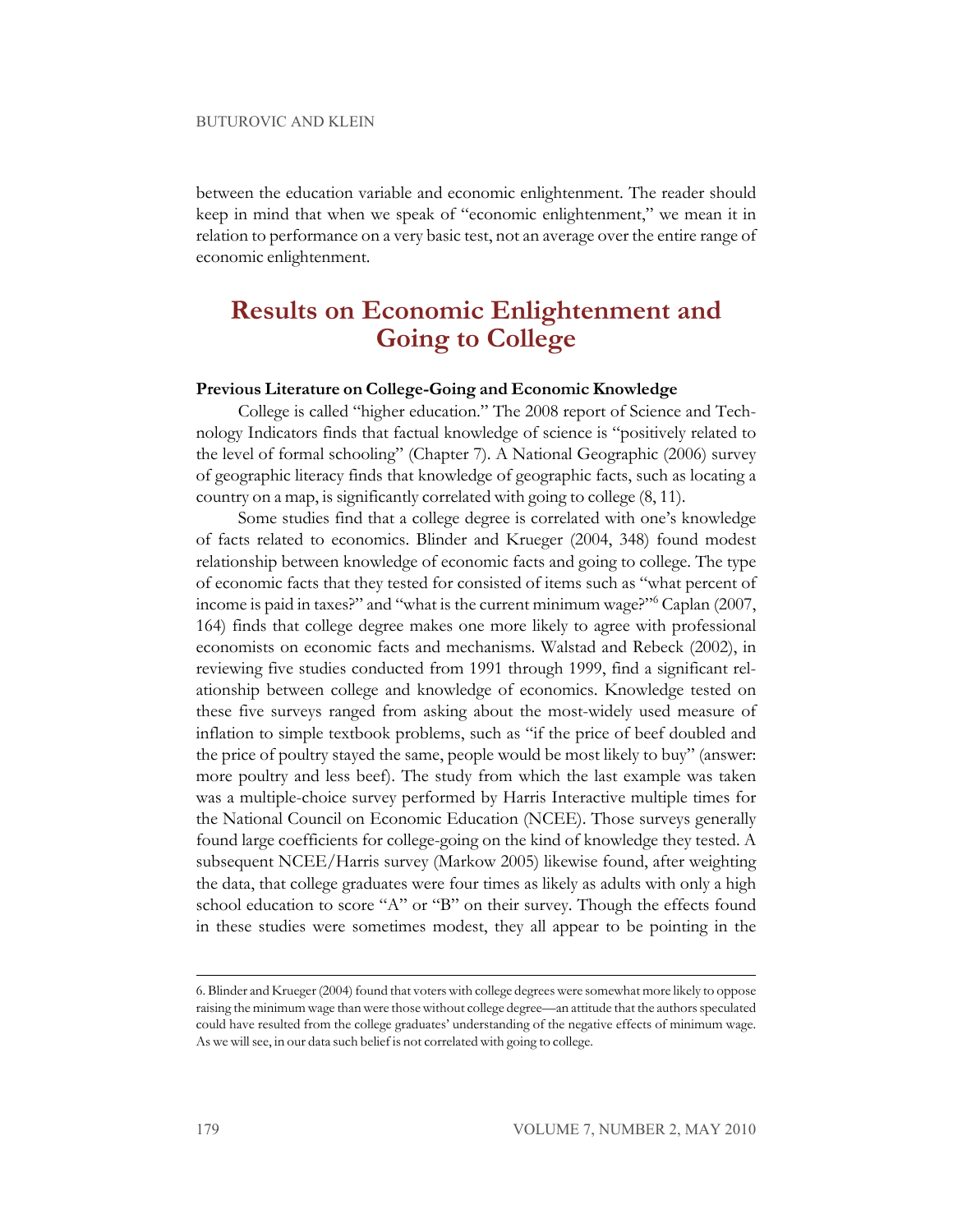same direction: that going to college is positively correlated with understanding of standard economic course material.

Meanwhile, Caplan and Miller (2006) use General Social Survey data including a ten-word vocabulary subtest, which the authors treat as a proxy for IQ, in addressing whether general-survey respondents "share the economic beliefs of the average economist." They find that "the estimated effect of education sharply falls after controlling for IQ. In fact, education is driven down to second place, and IQ replaces it at the top of the list of variables that make people 'think like economists.'"

Adifference between our questions, which challenge establishment thinking, and those treated by Walsted and Rebeck may account for the considerable difference in answering correctly. The questions treated by Walsted and Rebeck were typically answered correctly by about 70 percent of the samples they examine. In our survey, respondents scored much less well. We think that, for many respondents, economic understanding takes a vacation when economic enlightenment conflicts with establishment political sensibilities.

#### **EconomicEnlightenmentWasNotCorrelatedwithHavingaCollegeDegree**

The question on schooling ran as follows:

Which of the following best describes your highest level of education?

- Less than high school graduate
- High-school graduate
- Some college
- College degree or more
- (Refuse to answer)

Of those answering each of the following questions, we found:

- Gender: 61.1% male, 38.9% female
- Highest level of schooling: 0.4% hadn't graduated high school, 6.5% were high school graduates, 27.5% had some college, 65.5% had a college degree or more.

Because the number of those without high-school degree is small (0.5% of the sample), we combined that category with the next, making a composite category: high school or less. So we work with three levels of schooling: (1) high school or less; (2) some college (but not a degree); (3) a college degree or more.

In our data, economic enlightenment is not correlated with going to college. To demonstrate the result, we have coded the economic responses in three different ways. In all three ways, the results are the same. The three ways we have coded the data are as follows:

• On the original five point scale (with "not sure" responses coded as a middle point). Over the eight questions, this scale ranges from 0 to 32.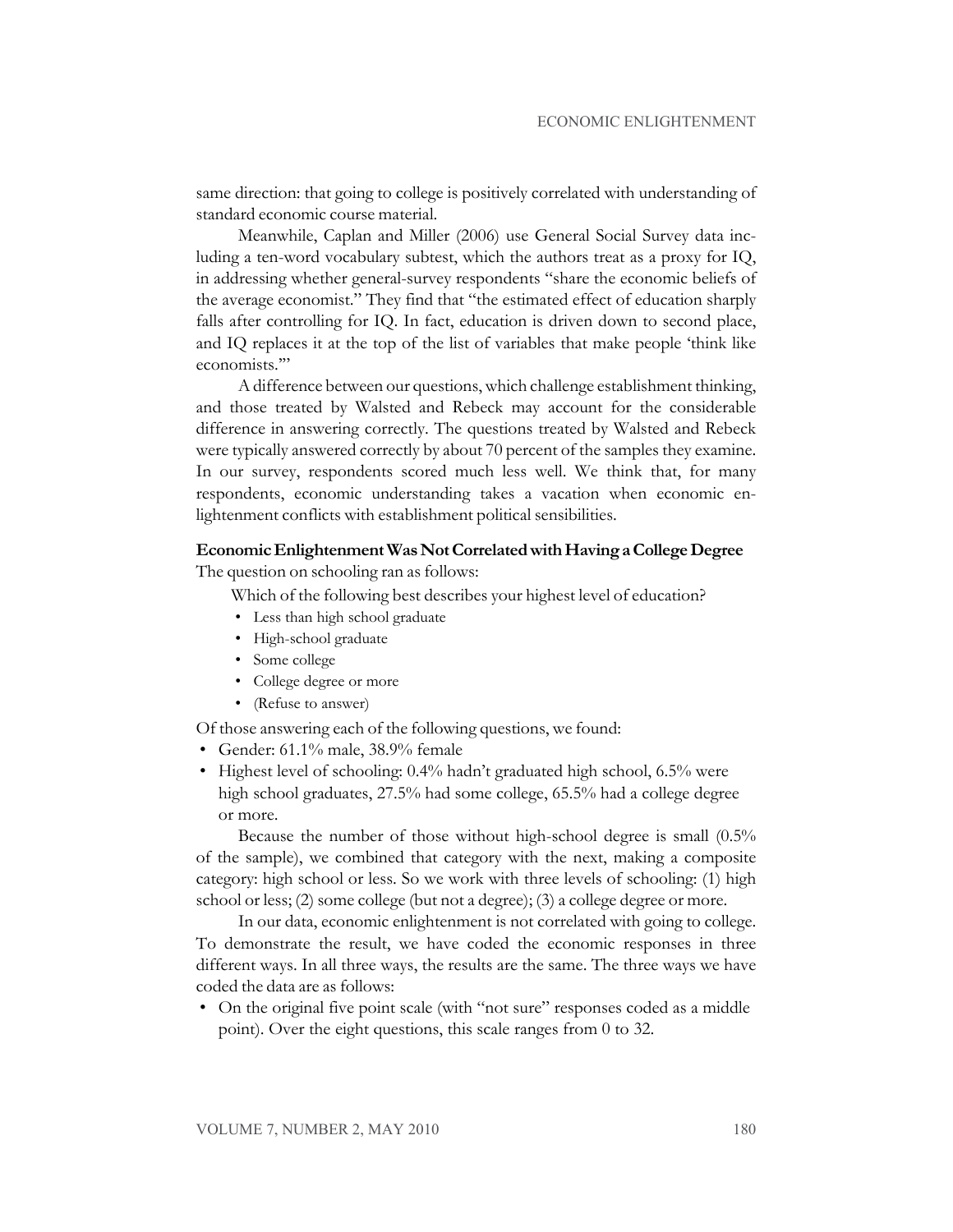- Recoded into a three-point scale: (1) "strongly agree" or "somewhat agree," (2) "not sure," (3) "strongly disagree" or "somewhat disagree." This scale ranges from 0 to 16.
- Recoded into a two-point scale where the middle "not sure" point of the three-point scale was recoded "enlightened." Thus, answers were counted as incorrect only when a respondent explicitly endorsed an unenlightened view (either strongly or somewhat). Scores on this scale range from 0 to 8.

For each question, the points are awarded in accordance with economic enlightenment. In the five point scale, for example, "strongly agree" is scored as a 4 on the living-standards-higher-today question and as a 0 on the free-trade-causesunemployment question.

The results are presented in Figure 1. The horizontal axis gives the three levels of education; the vertical axis gives a corresponding average score. Since, as described above, we scored our respondents in three different ways, there are three average scores for each type of respondent. The line that is highest on the graph presents an average score on a 5-point scale, and the middle line presents an average score on a 3-point scale, and the lowest line presents an average score on the 2-point scale. No matter, *all three lines are flat*. These results would seem to conflict with previous studies that find a positive correlation.

**Figure 1. Mean economic enlightenment score (for 5, 3, and 2-point scales) by level of education.**

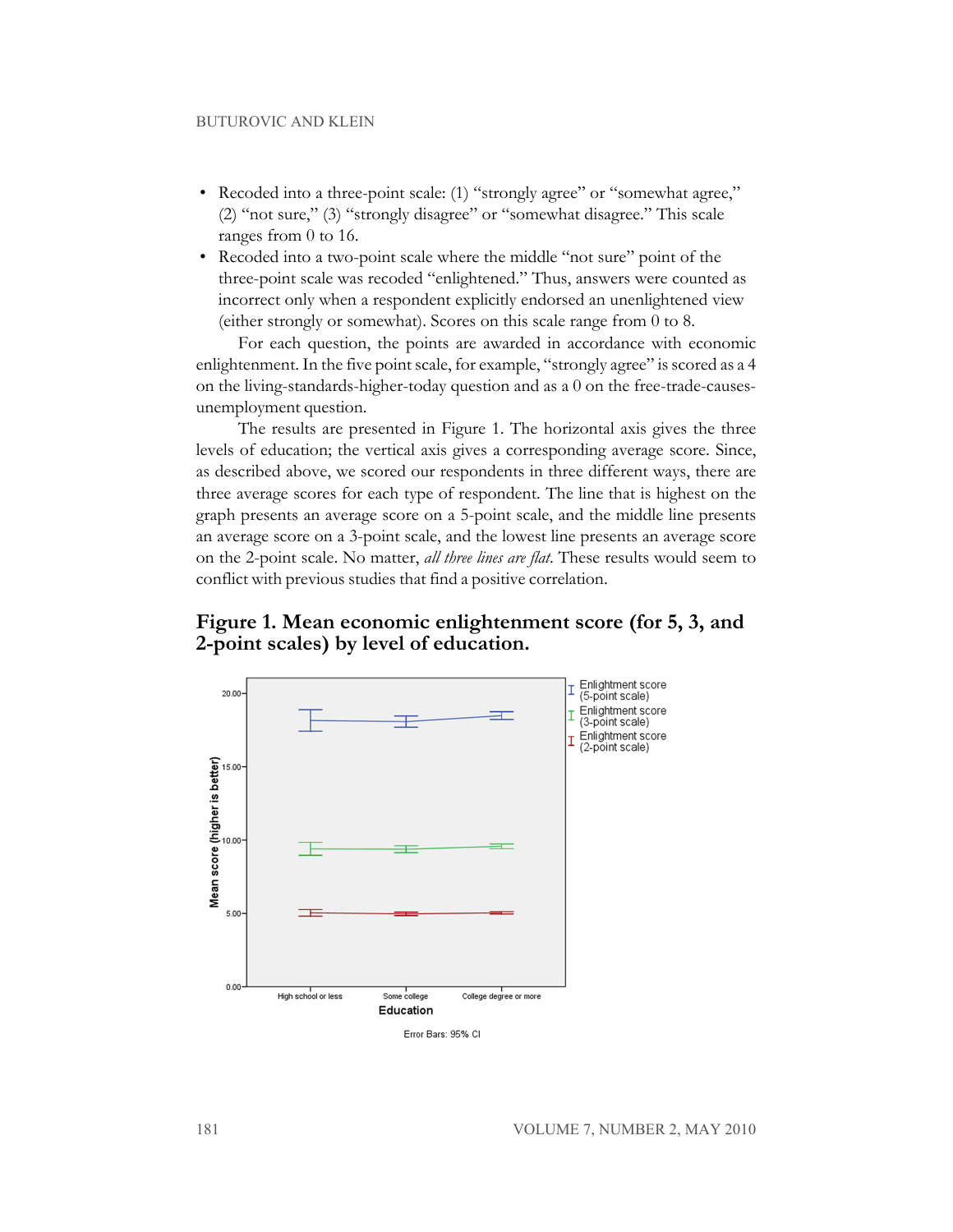Now we address the possibility of *response bias*: Is there any reason to suspect either that, among less schooled people, those more economically enlightened would be more likely to complete the survey, or that, among more schooled people, those less economically enlightened would be more likely to complete the survey?

**Caveat 4 of 4:**In commenting on this paper in draft, Bryan Caplan suggested that there is a strong reason to suspect that, among less schooled people, those more economically enlightened would be more likely to complete the survey. The survey was initiated by email, and taking the survey would require a certain level of curiosity, reading compression, and cognitive focus. The survey procedure tends to screen out those of low IQ. The conjecture is supported by the fact that among our respondents, only 7 percent had no college—a percentage far below that of the population. In our view, Caplan has a good point. Although we see no reason to suspect that, among more schooled people, those less economically enlightened would be more likely to complete the survey, we do think that the sort of effect suggested by Caplan is certainly operating to some extent. Meanwhile, as shown by Caplan and Miller (2006), IQ correlates with economic understanding. Thus, we can imagine how Figure 1 would look if somehow the sample were truly representative: The ends at the left would be *lower*, and so the lines would slope upward, indicating a positive correlation between economic enlightenment and education level.

But we have no simple way to determine, gauge, or confidently correct for any such response bias, so we just proceed to report the data such as they are.

We now turn to results by individual question. To make the presentation simple, we here work with the two-point scale. Thus, for "Restrictions on housing development make housing less affordable," we count as (equally) not incorrect "strongly agree," "somewhat agree," and "notsure;"we count as(equally) incorrect "somewhat disagree" and "strongly disagree." (The results using the two-point scale are also found using the three or five point scale.)

In the tables that follow, using the two-point scale, we report on the percentage of response that are INCORRECT. Thus, in the tables that follow, *high numbers are bad*. We focus on incorrect responses to highlight the problem of "people knowing what ain't so." Table 1 again shows that, *for people inclined to participate in such a survey*, going to college is not correlated with economic enlightenment. With the large sample size, all but the smallest of differences are statistically significant at the 0.05 level. But the magnitudes are small. It is possible that college-goers would have made a better relative showing if some of the questions had challenged interventions that are relatively unpopular with the college crowd (such as drug prohibition).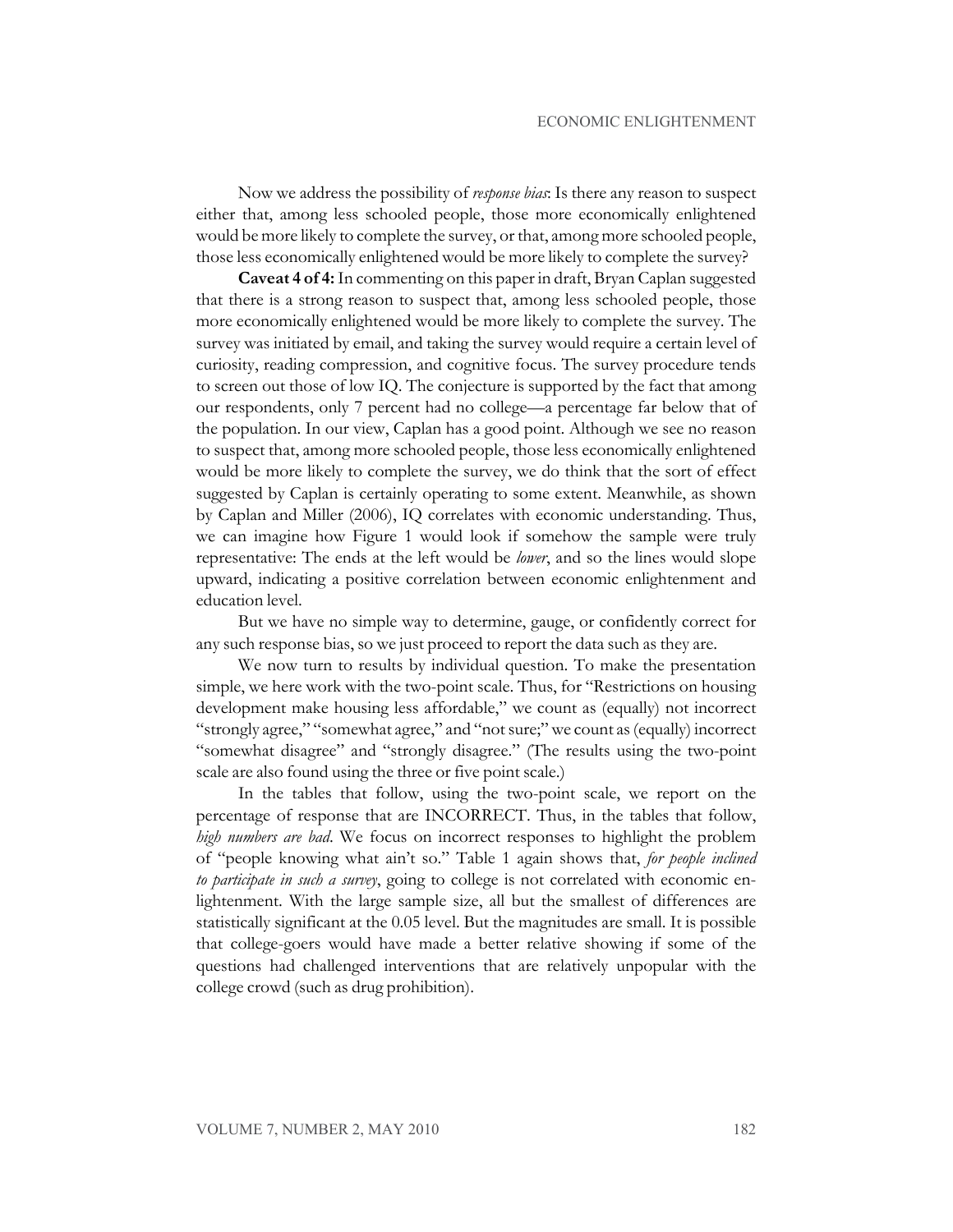#### **Table 1. Percentage INCORRECT by Schooling (using twopoint scale for question responses)**

|                                                                                        | High<br>School or<br>Less<br>$(n=335)$ | Some<br>College<br>$(n=1327)$ | College<br>or More<br>$(n=3156)$ | TOTAL*<br>$(n=4818)$ |
|----------------------------------------------------------------------------------------|----------------------------------------|-------------------------------|----------------------------------|----------------------|
| Restrictions on housing developments make housing less<br>affordable                   | $37.0\%$                               | 35.6%                         | 39.3%                            | $38.1\%$             |
| Mandatory licensing of professional services increases the<br>prices of those services | 23.6%                                  | 29.5%                         | $37.0\%$                         | $34.0\%$             |
| Overall, the standard of living is higher today than it was 30<br>years ago.           | $33.4\%$                               | $34.0\%$                      | $30.5\%$                         | 31.7%                |
| Rent control leads to housing shortages.                                               | 40.3%                                  | 42.7%                         | 42.6%                            | $42.4\%$             |
| A company with the largest market share is a monopoly.                                 | $28.4\%$                               | $27.0\%$                      | $16.5\%$                         | 20.2%                |
| Third-world workers working for American companies<br>overseas are being exploited.    | 51.9%                                  | 53.7%                         | $49.2\%$                         | 50.6%                |
| Free trade leads to unemployment.                                                      | 37.3%                                  | 37.7%                         | $31.1\%$                         | 33.3%                |
| Minimum wage laws raise unemployment.                                                  | 43.9%                                  | $43.1\%$                      | 49.7%                            | $47.5\%$             |
| Average INCORRECT (out of 8 items)                                                     | 2.96<br>$(SE=0.11)$                    | 3.03<br>$(SE=0.06)$           | 2.96<br>$(SE=0.04)$              | 2.98<br>$(SE=0.03)$  |

\* Total includes only those respondents represented in the preceding three columns; that is, it does not include respondents who did not answer both the education question and the policy question treated in the row.

### **Lack of Enlightenment by Self-Identified Ideology**

A question about ideology ran as follows: <sup>7</sup>

Which description best represents your political ideology?

- Progressive/very liberal
- Liberal
- Moderate
- Conservative
- Very conservative
- Libertarian
- Not sure
- (Refuse to answer)

Table 2 gives results by ideology:

<sup>7.</sup> In addition, our survey asked respondents to rate themselves on a 9 point scale (1-extremly liberal to 9-extremely conservative), but in this paper we do not make use of the question.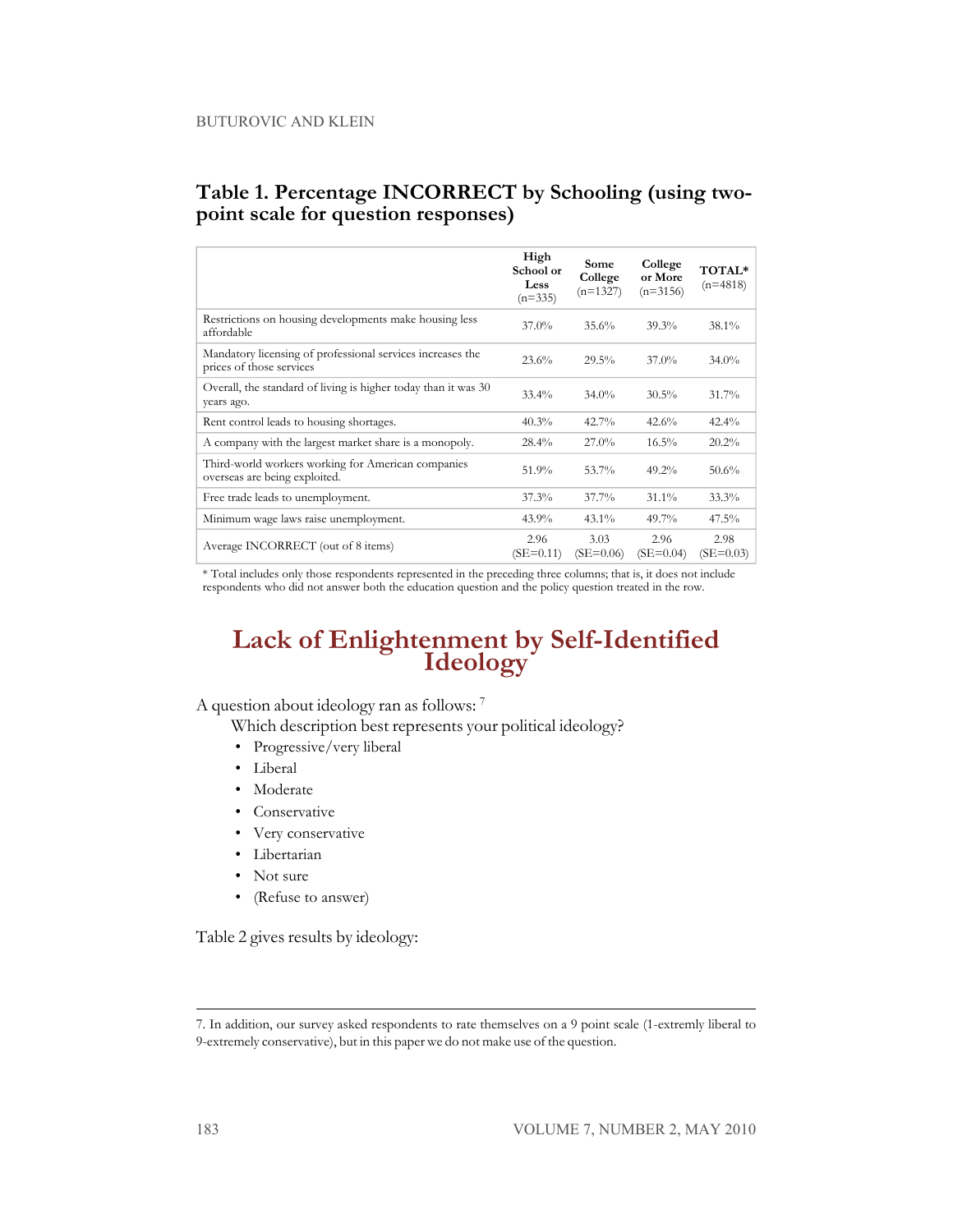|                                                                                                        | Progressive<br>$(n=577)$ | Liberal<br>$(n=742)$ | Moderate<br>$(n=1086)$ | Conservative<br>$(n=1423)$ | Very<br>Conservative<br>$(n=540)$ | Libertarian<br>$(n=369)$ | <b>TOTAL*</b><br>$(n=4737)$ |
|--------------------------------------------------------------------------------------------------------|--------------------------|----------------------|------------------------|----------------------------|-----------------------------------|--------------------------|-----------------------------|
| Restrictions on<br>housing<br>development<br>make housing<br>less affordable.                          | 67.6%                    | $60.1\%$             | 45.9%                  | 22.3%                      | 17.6%                             | 15.7%                    | 38.1%                       |
| Mandatory<br>licensing of<br>professional<br>services<br>increases the<br>prices of those<br>services. | 51.3%                    | $50.0\%$             | 40.7%                  | 25.6%                      | 19.1%                             | 12.7%                    | 34.3%                       |
| Overall, the<br>standard of<br>living is higher<br>today than it<br>was 30 years<br>ago.               | $61.0\%$                 | 52.0%                | 36.9%                  | 13.8%                      | 12.0%                             | $21.1\%$                 | $31.2\%$                    |
| Rent control<br>leads to<br>housing<br>shortages.                                                      | 79.2%                    | 70.9%                | 52.4%                  | 23.0%                      | 14.1%                             | 15.7%                    | 42.5%                       |
| A company<br>with the largest<br>market share is<br>a monopoly.                                        | 30.8%                    | 27.9%                | 26.0%                  | 12.5%                      | 13.5%                             | 6.8%                     | 19.9%                       |
| Third-world<br>workers<br>working for<br>American<br>companies<br>overseas are<br>being<br>exploited.  | 83.0%                    | 77.0%                | 60.7%                  | 30.9%                      | 25.9%                             | 29.3%                    | 50.6%                       |
| Free trade<br>leads to<br>unemployment.                                                                | 60.8%                    | 44.6%                | 40.0%                  | 20.9%                      | 16.1%                             | 19.5%                    | 33.2%                       |
| Minimum wage<br>laws raise<br>unemployment.                                                            | 92.5%                    | 86.3%                | 64.8%                  | $17.5\%$                   | 11.3%                             | 17.6%                    | 47.6%                       |
| <b>INCORRECT</b><br>(average)                                                                          | 5.26<br>$(SE=0.07)$      | 4.69<br>$(SE=0.06)$  | 3.67<br>$(SE=0.06)$    | 1.67<br>$(SE=0.04)$        | 1.30<br>$(SE=0.06)$               | 1.38<br>$(SE=0.09)$      | 2.98<br>$(SE=0.03)$         |

#### **Table 2. Percentage INCORRECT by Ideology (using twopoint scale for question responses).**

\* Total includes only those respondents represented in the preceding six columns; that is, it does not include respondents who did not answer both the ideology question and the policy question treated in the row.

The line at the bottom reports for each ideological group the average number of incorrect answers. Adults self-identifying "very conservative" and "libertarian"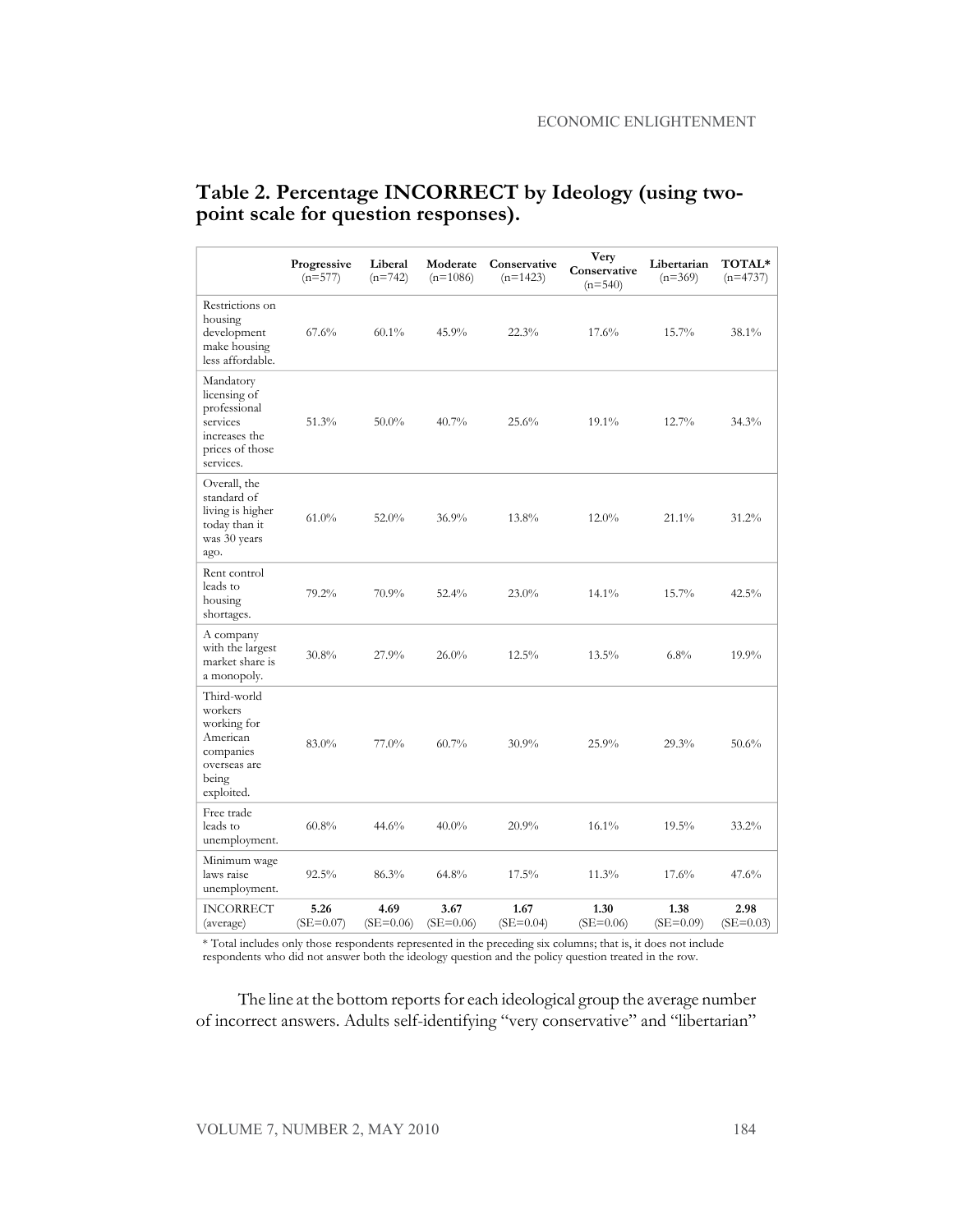#### BUTUROVIC AND KLEIN

perform the best, followed closely by "conservative." Trailing far behind are "moderate," then with another step down to "liberal," and a final step to "progressive," who, on average, get wrong 5.26 questions out of eight.

Here again we should acknowledge that none of the eight questions challenge typical conservative or libertarian policy positions, and that had some such questions been included, the measured economic-enlightenment means by ideological groups may well have been somewhat different.

Nonetheless, we think that the measurement as-is captures something real. At least since the days of Frédéric Bastiat, many have said that people of the left often trail behind in incorporating basic economic insight into their aesthetics, morals, and politics. We put much stock in Hayek's theory (Hayek 1978, 1979, 1988) that the social-democratic ethos is an atavistic reassertion of the ethos and mentality of the primordial paleolithic band, a mentality resistant to ideas of spontaneous order and disjointed knowledge. Our findings support such a claim, all the caveats notwithstanding. Several of the questions would seem to be fairly neutral with respect to partisan politics, particularly the questions on licensing, the standard of living, monopoly, and free trade. None of those questions challenge policies that are particularly leftwing or rationalized on the basis of equity. Yet even on such neutral questions the "progressives" and "liberals" do much worse than the "conservatives" and "libertarians."

### **Within Each Ideological Group**

The reader might wonder whether the three variables—economic enlightenment, education, and ideology—interact in subtle ways. We avoid delving into these matters except to provide Figure 2, which, using the five-point enlightenment scale to open up the possible range (0-32), shows that within each ideological group, *for the sort of people who are likely to participate in such a survey*, there is still no substantial correlation between enlightenment and college, except perhaps for the "conservative" groups. But even there the effect of the education variable, though it might be called substantial, cannot be called large.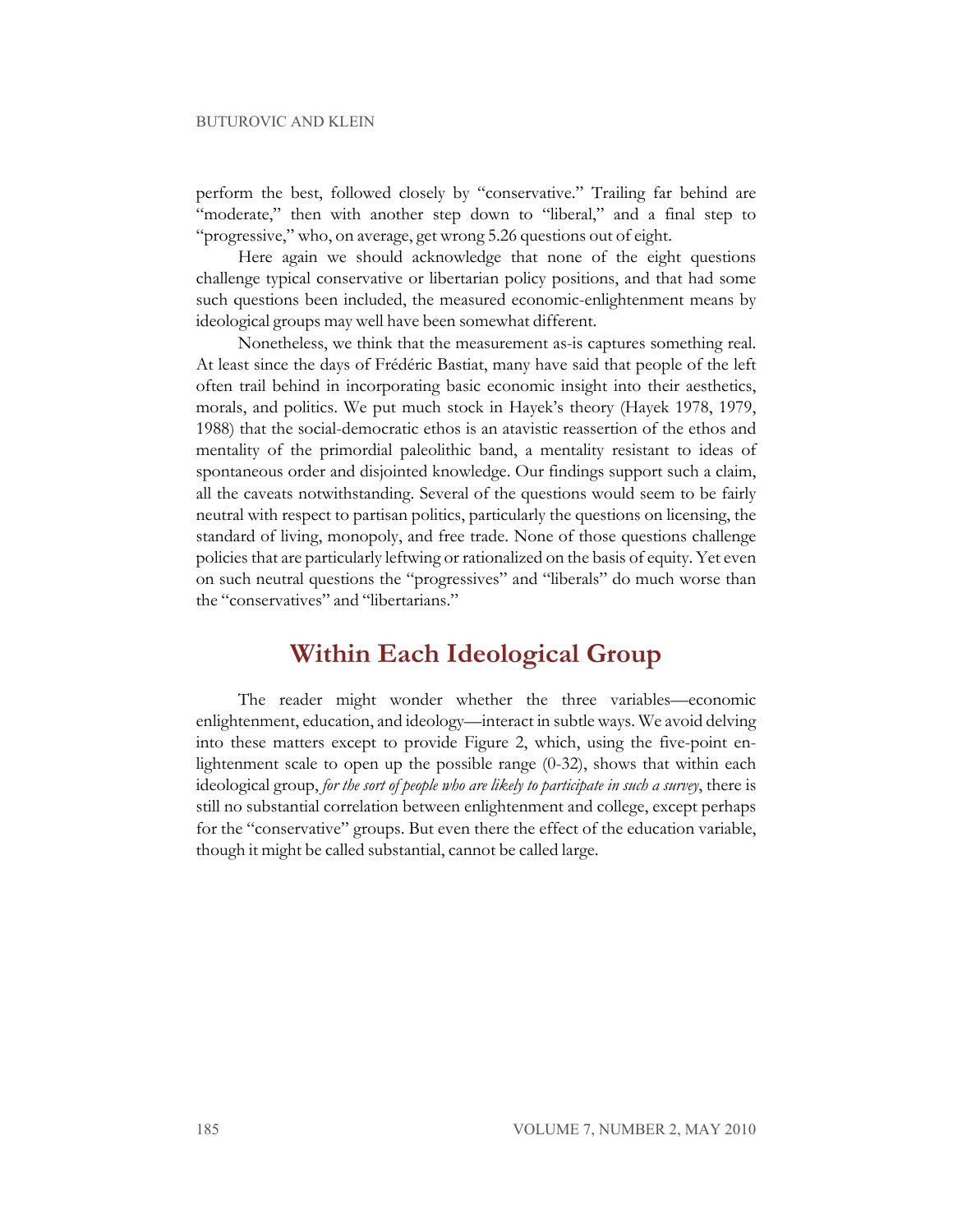



Error Bars: 95% CI

# **Possible Explanations for the Lack of Correlation between Economic Enlightenment and Going to College**

Our data indicate that Americans *of the sort to participate in such a survey*, those who are college-educated are no more economically enlightened than those who are not. Certain obvious factors would seem to tend towards a positive correlation between enlightenment and going to college. We figure that for the relationship to zero out into noncorrelation there must be some offsetting negative factors or mechanisms. Here we speculate on such negative factors.

We offer four possible explanations for the observed lack of correlation between economic enlightenment and going to college. The first two pertain to the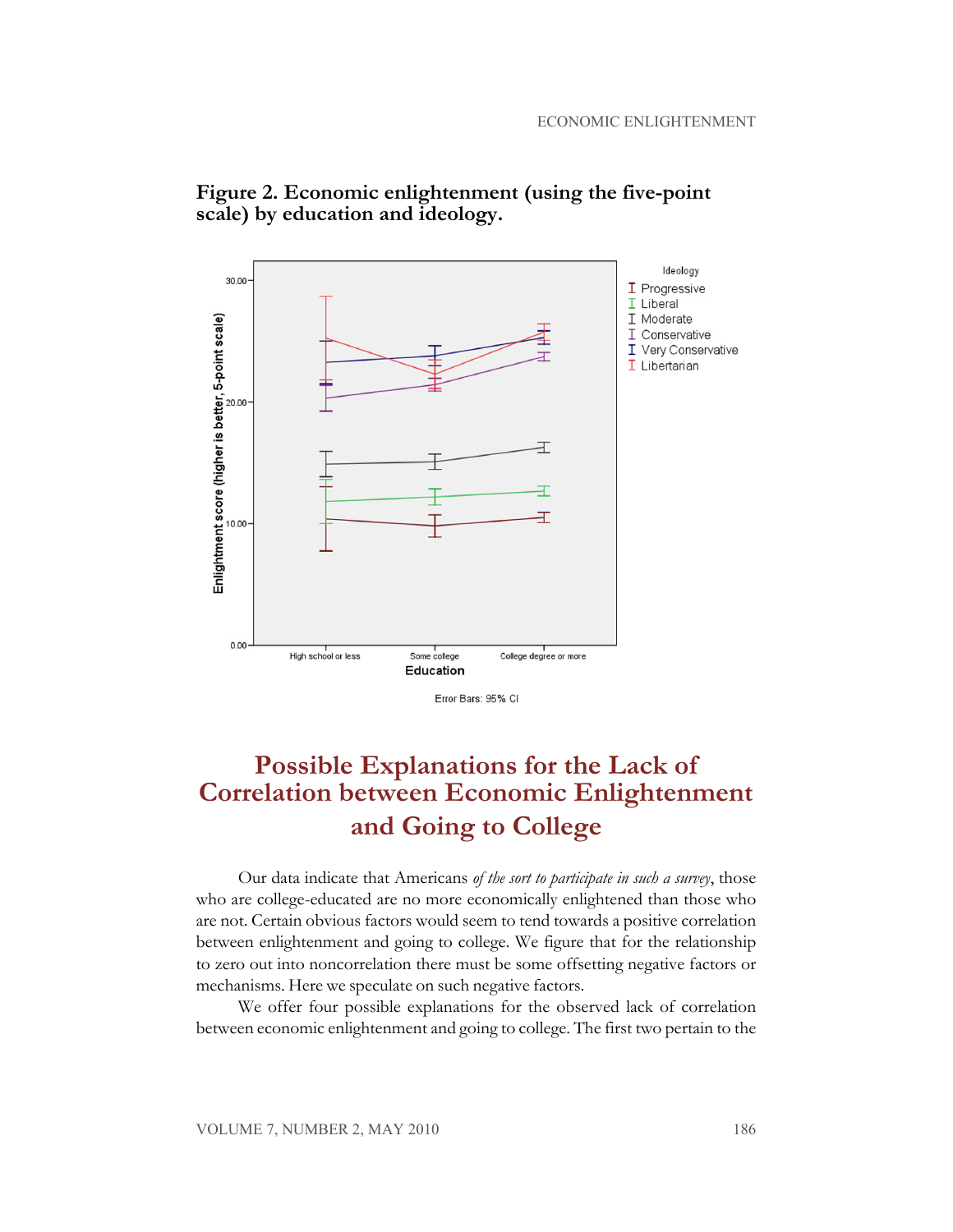possibility that, in terms of becoming economically enlightened, going to college simply does not surpass not going to college. Explanations 1 and 2 are the two sides of such a comparison.

**Explanation 1**: The college professoriate is very preponderantly centrist, center-left, or left. Economic enlightenment tends to go with being classically liberal—perhaps "conservative" or "libertarian" in today's parlance, and such types are rare among the professoriate.<sup>8</sup> Once a person has been acculturated and committed to the pattern of social-democratic political aesthetics, she might become not only unreceptive to economic enlightenment, but actually unfriendly to it, especially where it upsets cherished beliefs and values. Our study might suggest that college does not do much to make students aware of the undesirable consequences of certain policies the desirability of which is often taken for granted among professors. Although research does not find faculty ideology to have large effects on student ideology (e.g., Mariani and Hewitt 2008 points one way and Hewitt and Mariani 2010 points the other way), the point here is that the professoriate might be doing little that would elevate economic enlightenment.

**Explanation 2**: If we think of the young adult years as especially formative, it may be that the non-college experience—notably, the workplace or just "living on one's own"—tends to impart economic enlightenment better than does the college experience, and college goers simply miss the advantage of learning what they would have learned from the non-college experience.

The next two explanations have to do with sorting effects—screening by colleges and self-sorting by individuals.

**Explanation 3**: If being economically enlightened, or receptive to it, were to make it less likely that one would be admitted to college, that could help explain the findings, but we doubt that there is much to the idea. One small experimental study found that graduate programs in clinical psychology discriminate against social/ religious conservatives (Gartner 1986). Is it possible that college admission criteria that stress social activism and community involvement or even party politics might be biased in favor of fledgling social democrats?

**Explanation 4**:It may be that, all else equal, being economically enlightened, or receptive to economic enlightenment, tends to make one less inclined to go to college, maybe because such bents make one more likely to enter the workplace or to forge ahead on one's own, or maybe one perceives academia to be left-leaning and avoids it for that reason. Also, if someone suspects that admission might be biased against him, and applying is costly, that only would make one less likely to apply.<sup>9</sup>

<sup>8.</sup> Klein and Stern (2009) summarize the findings on the ideological profile of professors.

<sup>9.</sup> On college seniors deciding whether to go to graduate schoolsee Woessner and Kelly-Woessner (2009).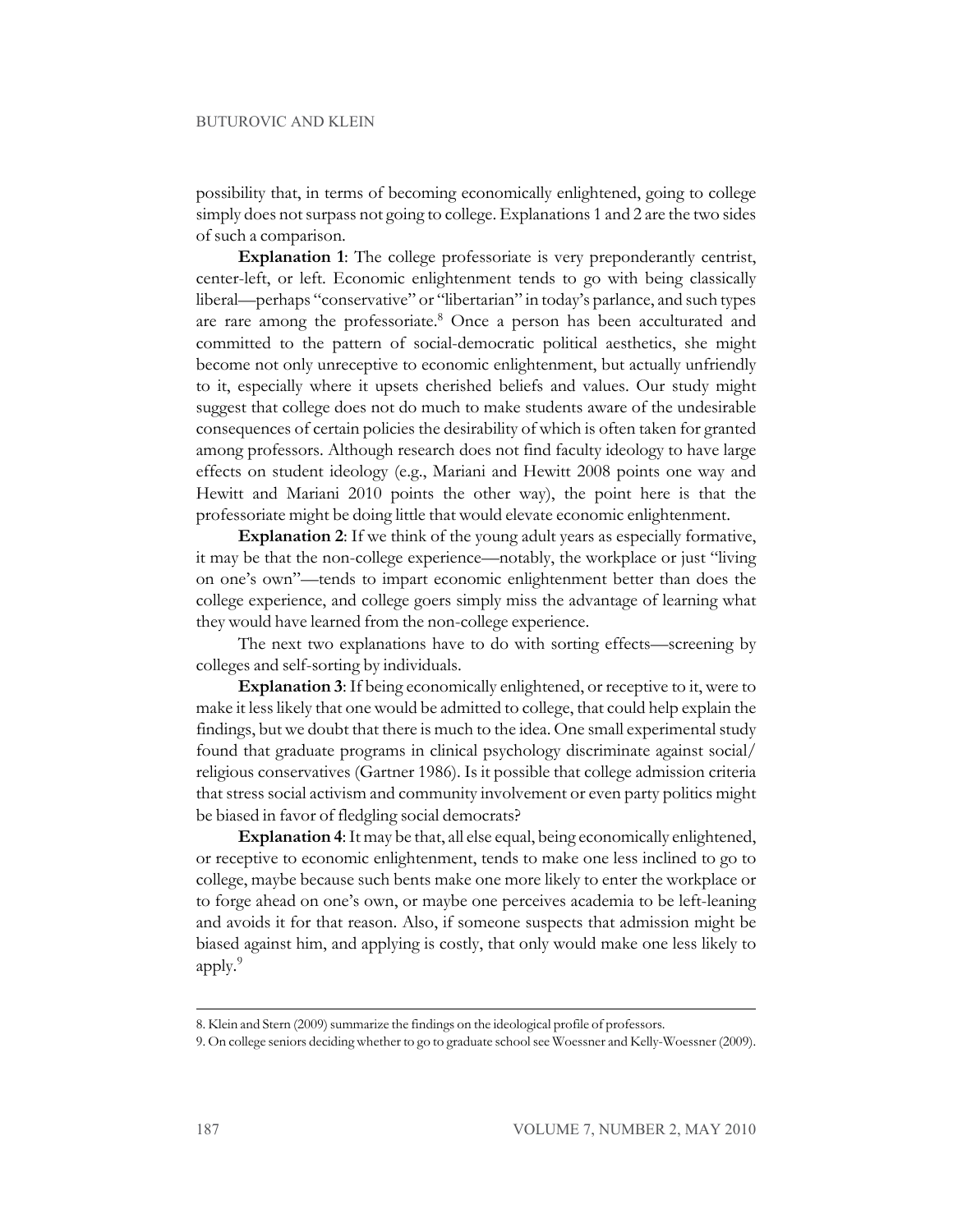# **Conclusion: Remarks on Economics Instruction at Colleges and Universities**

Although an additional section follows below, reporting other results, here we offer some remarks that conclude the foregoing discussion. In this paper we have striven to present our results simply and transparently. We have presented the raw data, excluding the veil of weights. We make the data and instrument publicly available. We have been candid and scrupulous about the four caveats we see as potentially clouding interpretations of the results. The caveat that we see as most significant as pertains to the education variable is that the survey procedure likely tended to discourage low-IQ individuals from participation, thus artificially raising the observed economic enlightenment scores of the less educated groups, and tending to flatten the relationship between economic enlightenment and education level. But with this point in mind, we may read the results as pertaining to *those who are likely to participate in such a survey*, and even on that reading the results are significant and disturbing.

A great deal of literature over many decades has discussed academe. A recent overview is offered by the American Enterprise Institute volume, *The Politically Correct University: Problems, Scope, and Reforms* (Maranto et al. 2009). Questions of the ideological profile of the professoriate pertain not merely to certain narrow concerns, but to grand struggles between conflicting worldviews, to the course of liberal civilization.

Our results raise questions about economics instruction on campuses. One issue is students' exposure to economics in the general curriculum. Research has found that economics instruction does affect political attitudes slightly, though it is hard to say whether it "sticks" (Scott and Rothman 1975; Whaples 1995). Yet a study conducted and published by the American Council of Trustees and Alumni (ACTA) examined core requirements at 50 leading universities, including the "Big Ten, Big Eight, Ivy League and Seven Sisters" (Latzer 2004). Figure 3 reproduces the findings on subjects included in the core. None of the 50 schools requires a student to take economics. ACTA is continually expanding its coverage, and the latest finds that of 178 schools, coursework in economics is required at only four, Grambling State University, the United States Air Force Academy, the United States Military Academy (West Point), and University of Alaska-Fairbanks (see **[whatwilltheylearn.com](http://www.whatwilltheylearn.com/disciplines/economics)**). One angle for reform would be for trustees, administrators, and faculty to place more emphasis on economics instruction.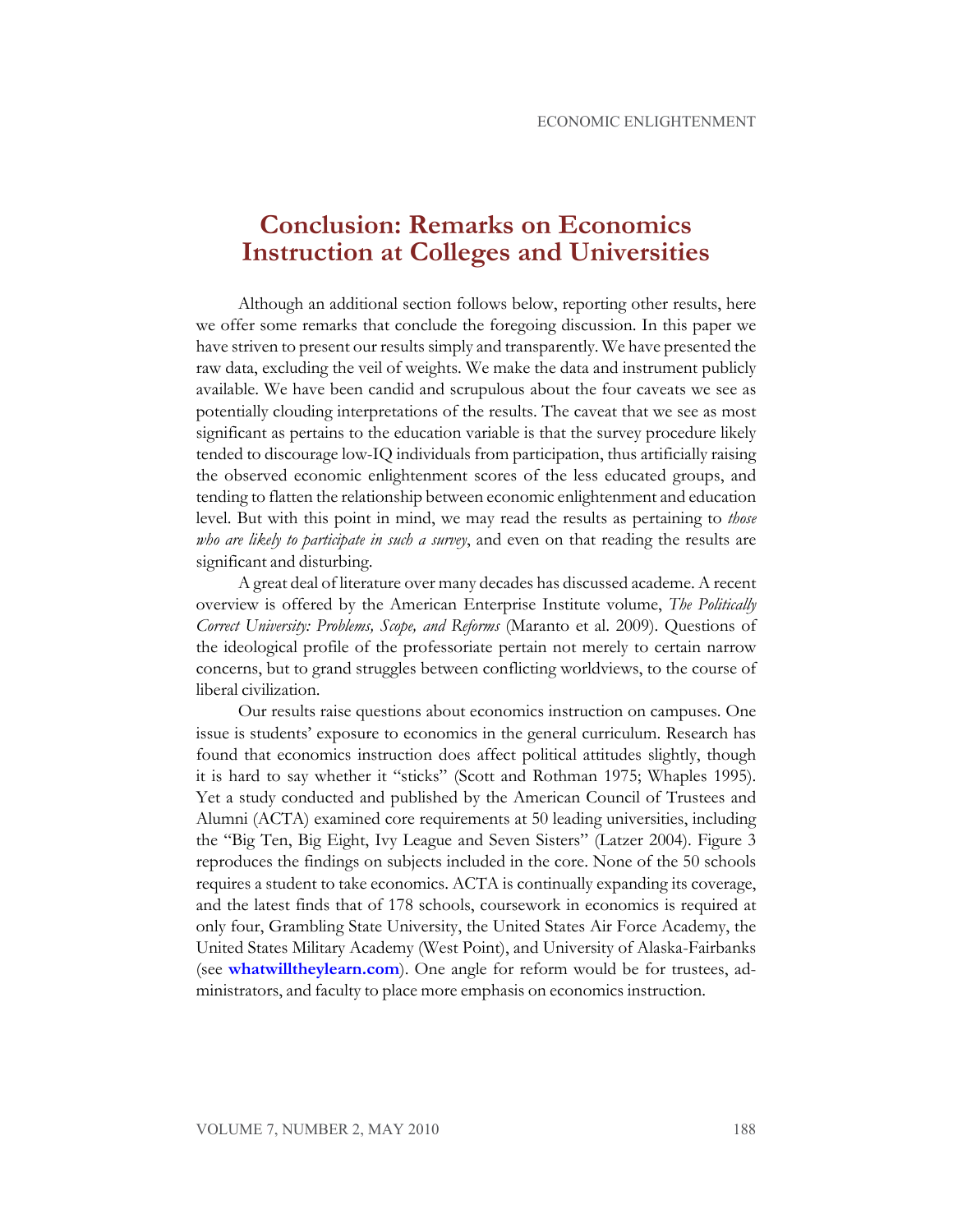

#### **Figure 3: Percentage of 50 Surveyed Colleges and Universities Requiring Each Subject**

Source: Latzer 2004, 24

Another issue is the kind of economics instruction that students receive when they do take economics courses. We advise students and parents to beware of economics-principles courses that either stress blackboard models divorced from judging important policy positions, or that are hostile to classical liberal thinking and values. Students and parents should understand that while academic economists are, relative to other faculty, more attuned to economic enlightened, a substantial majority vote Democratic and maintain an ideological character in line with that of most of the humanities and social-science faculty. In selecting schools and courses, students and parents need to drill down to the individual professor, and investigate his or her webpage and course syllabi.

### **Other Results**

As noted, the survey contained a large number of social variables aside from school-level and ideology. Here we simply report mean INCORRECT over the eight economic questions, for each group for each such social variable. Again, "incorrect" is coded based on the two-point scale (with "not sure" treated as *not*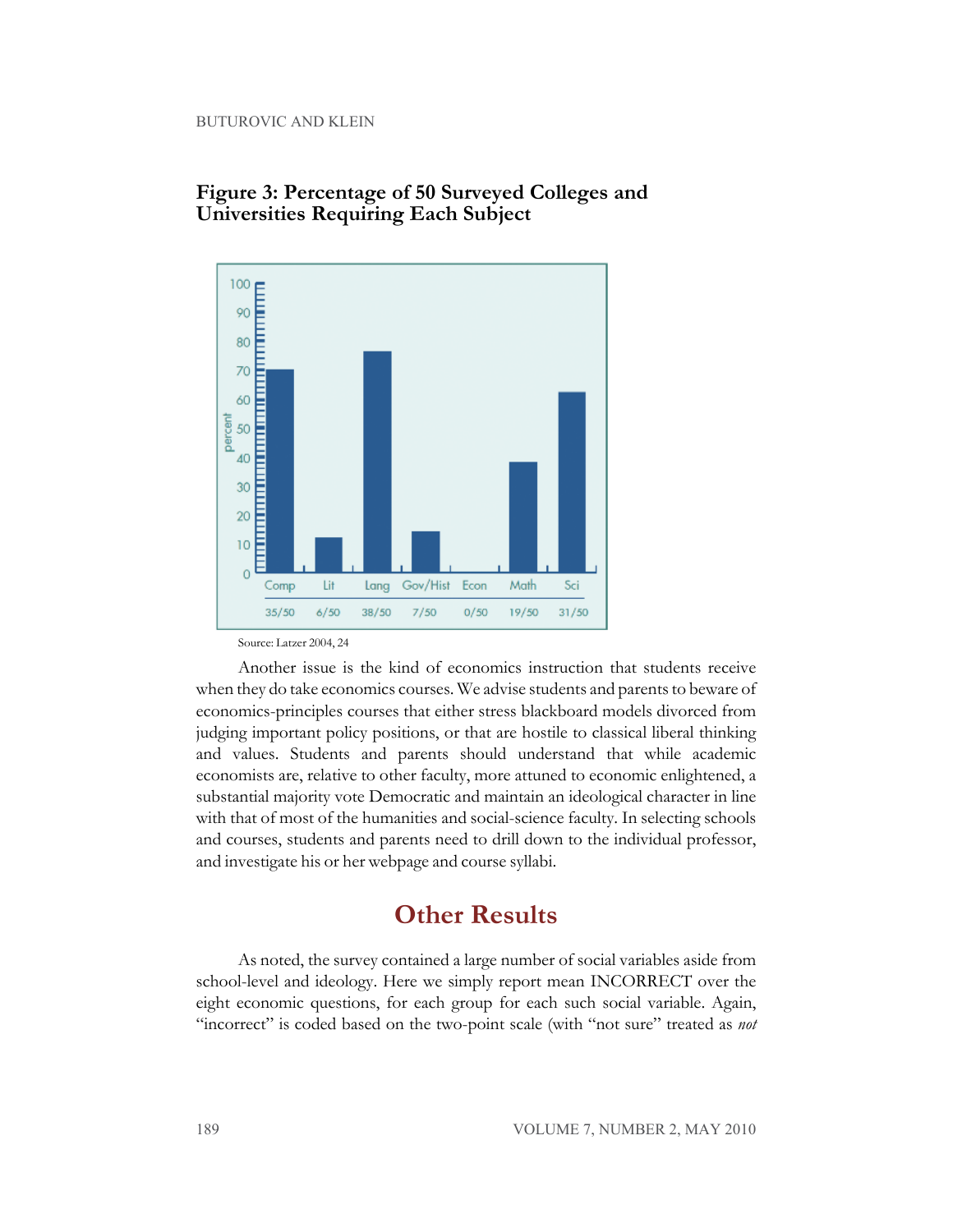incorrect). The maximum number incorrect would be eight, the minimum would be zero. Again, *high numbers are bad*—the best possible score is 0 and the worst possible score is 8. (The questions have Zogby numbering—"2002" in the case of the one immediately following.)

|                       | Likelihood      | Mean | Std.<br>Error |
|-----------------------|-----------------|------|---------------|
| Total incorrect (0-8) | Very likely     | 2.97 | .03           |
|                       | Somewhat likely | 3.19 | .27           |
|                       | Not likely      | 3.10 | .28           |
|                       | Not sure        | 3.13 | .52           |

2002. How likely are you to vote in national elections?

2003. In the 2008 presidential election, the candidates were Democrat Barack Obama, Republican John McCain, independent Ralph Nader, Libertarian Bob Barr and Green Cynthia McKinney. For whom did you vote?

|                       | 2008 Election | Mean | Std.<br>Error |
|-----------------------|---------------|------|---------------|
| Total incorrect (0-8) | Obama         | 4.61 | .04           |
|                       | McCain        | 1.60 | .03           |
|                       | Nader         | 4.92 | .33           |
|                       | Barr          | 1.56 | .16           |
|                       | McKinney      | 5.56 | .46           |
|                       | Someone else  | 2.63 | .23           |
|                       | Did not vote  | 2.98 | .23           |
|                       | Not sure      | 2.60 | 1.08          |

2004. In which party are you either registered to vote or do you consider yourself to be a member?

|                       | Party                               | Mean | Std.<br>Error |
|-----------------------|-------------------------------------|------|---------------|
| Total incorrect (0-8) | Democratic                          | 4.59 | .04           |
|                       | Republican                          | 1.61 | .04           |
|                       | Independent/unenrolled/unaffiliated | 3.03 | .07           |
|                       | Libertarian                         | 1.26 | .13           |
|                       | Constitution                        | 1.94 | .30           |
|                       | Green                               | 5.88 | .32           |
|                       | Other                               | 3.00 | .41           |
|                       | Not sure                            | 3.20 | .36           |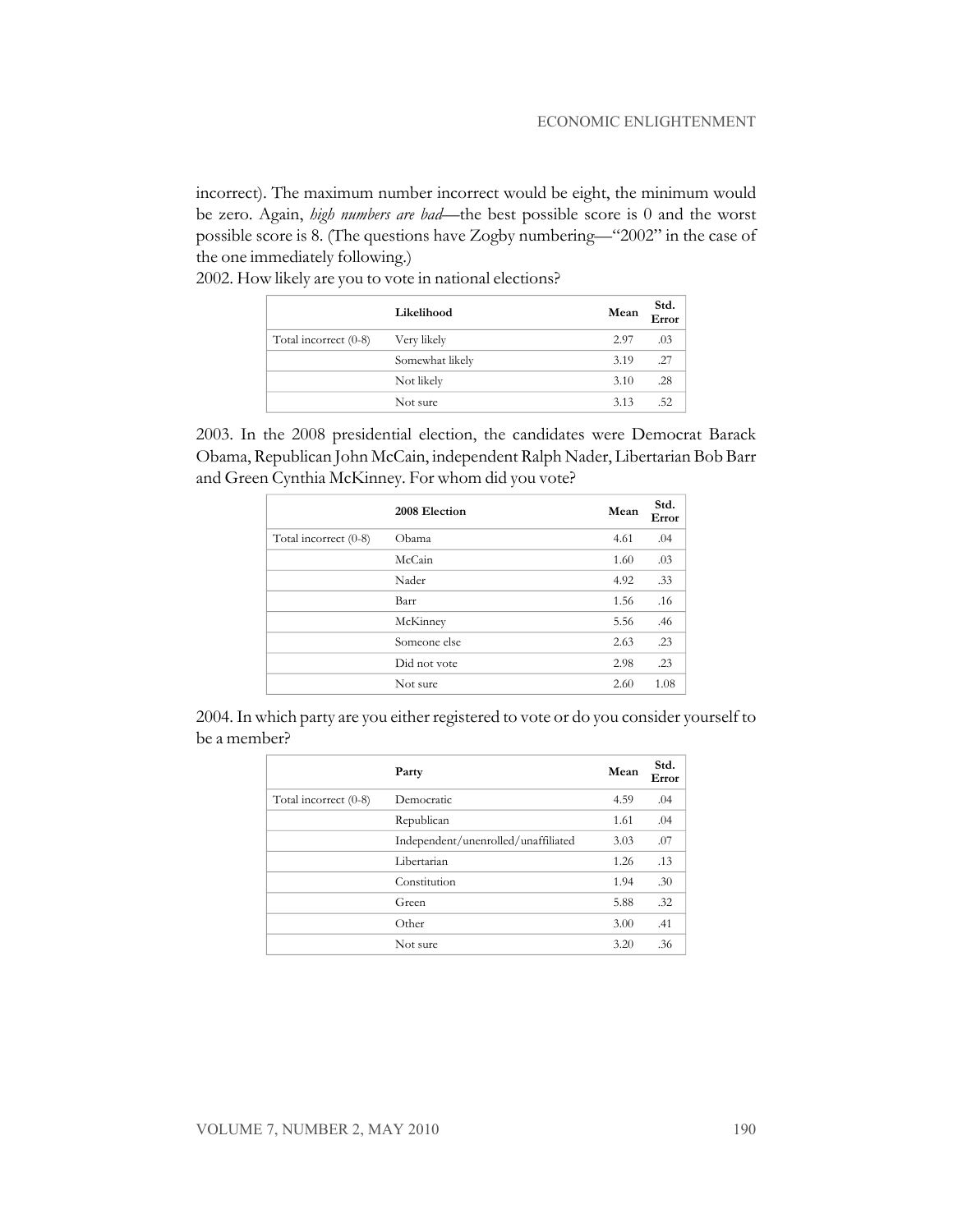#### BUTUROVIC AND KLEIN

|                       | Race             | Mean | Std.<br>Error |
|-----------------------|------------------|------|---------------|
| Total incorrect (0-8) | White            | 2.95 | .03           |
|                       | African American | 4.26 | .15           |
|                       | Asian/Pacific    | 2.58 | .31           |
|                       | Arab American    | 3.09 | .42           |
|                       | Other            | 3.10 | .17           |

#### 702. Which of the following best represents your race or ethnic group?

703. Do you consider yourself Hispanic or Latino?

|                       | Hispanic/Latino | Mean | Std.<br>Error |
|-----------------------|-----------------|------|---------------|
| Total incorrect (0-8) | Yes             | 3.30 |               |
|                       | $No/N$ ot sure  | 2.98 | 03            |

905. Which of the following best represents where you live?

|                       | Live       | Mean | Std.<br>Error |
|-----------------------|------------|------|---------------|
| Total incorrect (0-8) | Large City | 3.18 | .06           |
|                       | Small City | 3.11 | .07           |
|                       | Suburbs    | 2.76 | .06           |
|                       | Rural      | 2.84 | .07           |

907. Which of the following best represents your religious affiliation?

|                       | Religion                                         | Mean | Std.<br>Error |
|-----------------------|--------------------------------------------------|------|---------------|
| Total incorrect (0-8) | Catholic                                         | 2.69 | .07           |
|                       | Protestant/other non-denominational<br>Christian | 2.40 | .05           |
|                       | Jewish                                           | 3.5  | .16           |
|                       | Muslim                                           | 3.29 | .46           |
|                       | Atheist/realist/humanist                         | 1.91 | .25           |
|                       | Other/no affiliation                             | 4.04 | $.1^{\circ}$  |

908. (Only if 907=2) Do you consider yourself to be a born-again, evangelical, or fundamentalist Christian?

|                       | BornAgain      | Mean | Std.<br>Error |
|-----------------------|----------------|------|---------------|
| Total incorrect (0-8) | Yes            | 2.03 | .0            |
|                       | $No/N$ ot sure | 2.72 |               |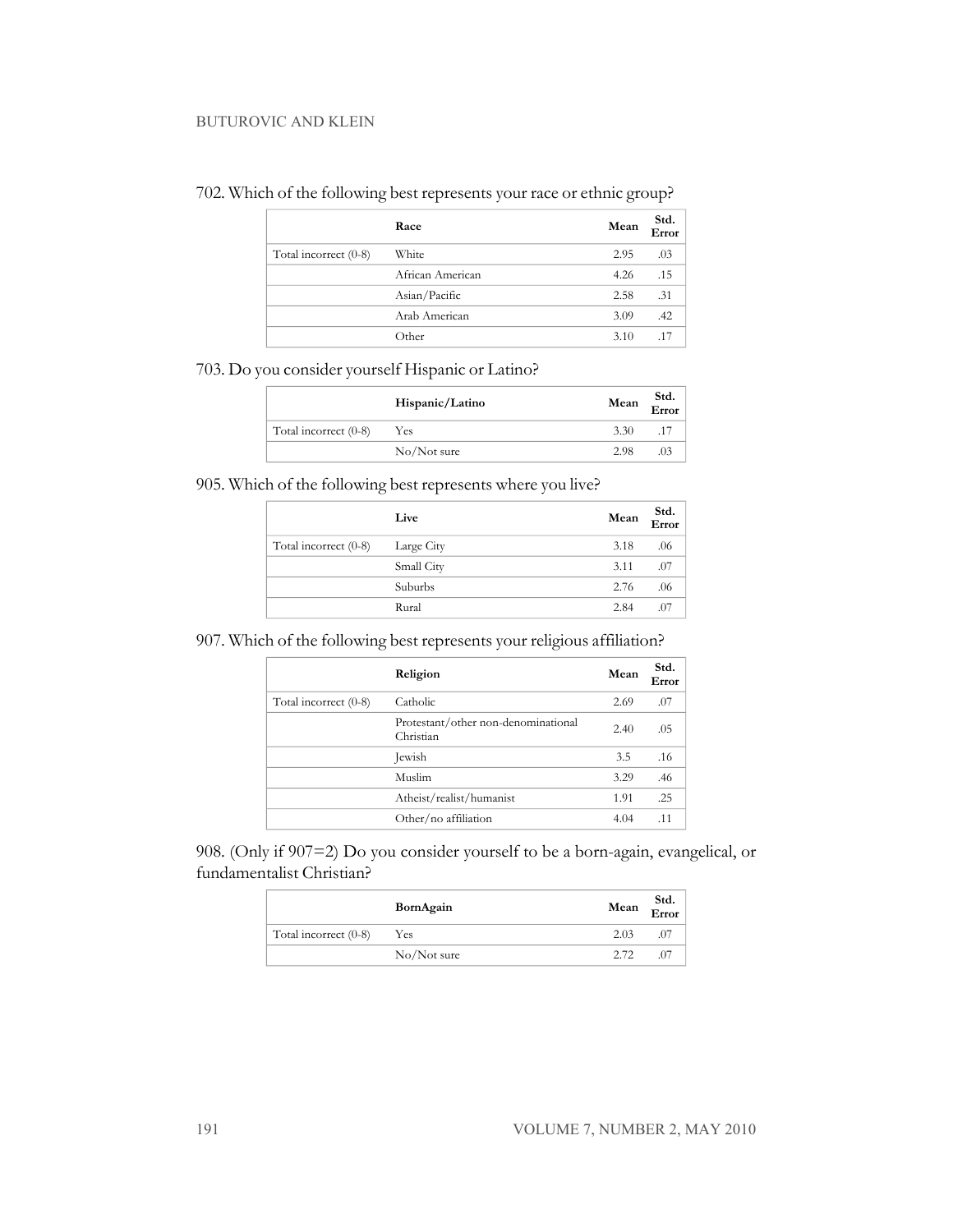|                       | Attend services            | Mean | Std.<br>Error |
|-----------------------|----------------------------|------|---------------|
| Total incorrect (0-8) | More than once a week      | 2.34 | .10           |
|                       | About once a week          | 2.36 | .07           |
|                       | Once or twice a month      | 2.70 | .10           |
|                       | Only on religious holidays | 2.73 | .12           |
|                       | Rarely                     | 3.15 | .06           |
|                       | Never                      | 3.81 | .07           |

970. How often do you attend church, mosque, synagogue, or other place of worship?

909. Are you or is anyone in your household a member of a union?

|                       | Union          | Mean | Std.<br>Error |
|-----------------------|----------------|------|---------------|
| Total incorrect (0-8) | Yes            | 3.58 | .08           |
|                       | $No/N$ ot sure | 2.84 | (1)4          |

914. Which of the following best describes your marital status

|                       | <b>Status</b>                    | Mean | Std.<br>$E_{\text{rrot}}$ |
|-----------------------|----------------------------------|------|---------------------------|
| Total incorrect (0-8) | Married                          | 2.72 | .04                       |
|                       | Single                           | 3.42 | .09                       |
|                       | Divorced/widowed/separated       | 3.41 | .08                       |
|                       | Civil union/domestic partnership | 4.05 | .15                       |

926. Do you consider yourself to be mostly a resident of: your city or town, America, or planet earth

|                       | Residency        | Mean | Std.<br>Error |
|-----------------------|------------------|------|---------------|
| Total incorrect (0-8) | My city or town  | 2.87 | .07           |
|                       | America          | 2.24 | .04           |
|                       | The planet earth | 4.59 | .06           |
|                       | NS/refused       | 3.15 | .26           |

940. Are you or is any member of your family a member of the Armed Forces?

|                       | <b>Armed Forces</b> | Mean | Std.<br>$\overline{\text{Error}}$ |
|-----------------------|---------------------|------|-----------------------------------|
| Total incorrect (0-8) | Yes                 | 2.68 |                                   |
|                       | $No/N$ ot sure      | 3.06 | .04                               |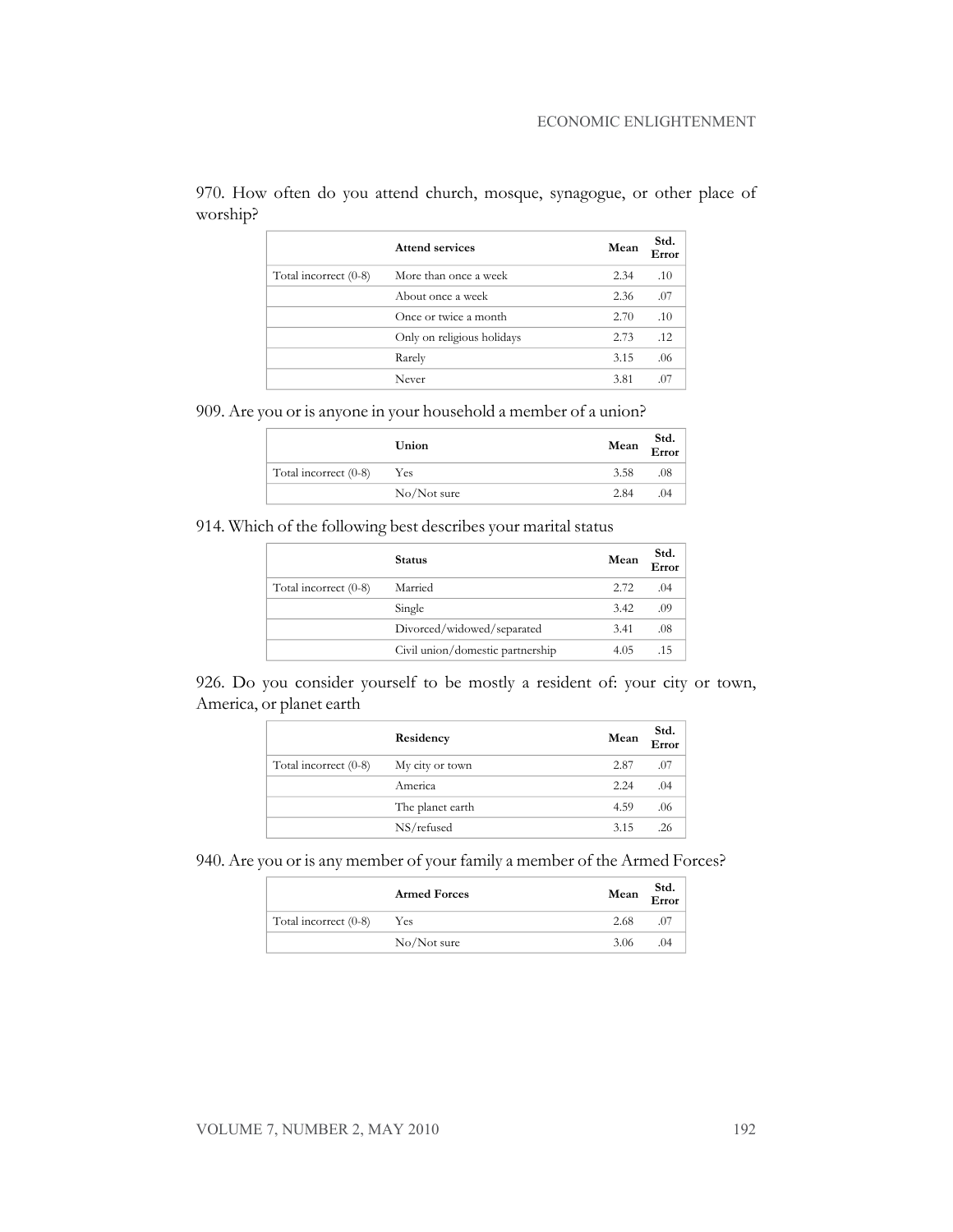#### BUTUROVIC AND KLEIN

#### 946. Do you consider yourself a NASCAR fan?

|                       | NASCAR fan     | Mean | Std.<br>$\overline{\text{Error}}$ |
|-----------------------|----------------|------|-----------------------------------|
| Total incorrect (0-8) | Yes            | 2.43 | .08                               |
|                       | $No/N$ ot sure | 3.06 | $^{(14)}$                         |

972. Would you consider yourself a member of the "investor class"?

|                       | <b>Investor Class</b> | Mean | Std.<br>Error |
|-----------------------|-----------------------|------|---------------|
| Total incorrect (0-8) | Yes                   | 2.38 |               |
|                       | $No/N$ ot sure        | 3.46 | (1)4          |

#### 757. How often do you shop at Wal-Mart?

|                       | Wal-Mart                 | Mean | Std.<br>Error |
|-----------------------|--------------------------|------|---------------|
| Total incorrect (0-8) | Every week               | 2.24 | .07           |
|                       | A few times a month      | 2.45 | .06           |
|                       | A couple of times a year | 2.93 | .06           |
|                       | Never                    | 4.24 | .07           |
|                       | Other                    | 3.32 |               |

921. Which of the following best represents your household income last year before taxes?

|                       | Income       | Mean | Std.<br>Error |
|-----------------------|--------------|------|---------------|
| Total incorrect (0-8) | $<$ \$25 $K$ | 3.68 | .13           |
|                       | $$25-35K$    | 3.42 | .12           |
|                       | \$35-50K     | 3.22 | .10           |
|                       | \$50-75K     | 3.19 | .07           |
|                       | $$75-100K$   | 2.93 | .08           |
|                       | $$100K+$     | 2.63 | .06           |

922. Gender

|                       | Gender | Mean | Std.<br>Error |
|-----------------------|--------|------|---------------|
| Total incorrect (0-8) | Male   | 2.60 | (1)4          |
|                       | Female | 3.58 |               |

# **Appendices**

Appendix 1: The survey instrument: **[Link](http://econjwatch.org/file_download/423/ButurovicKleinAppendix1May2010.doc)**. Appendix 2: The data: **[Link](http://econjwatch.org/file_download/424/ButurovicKleinAppendix2May2010.xls)**.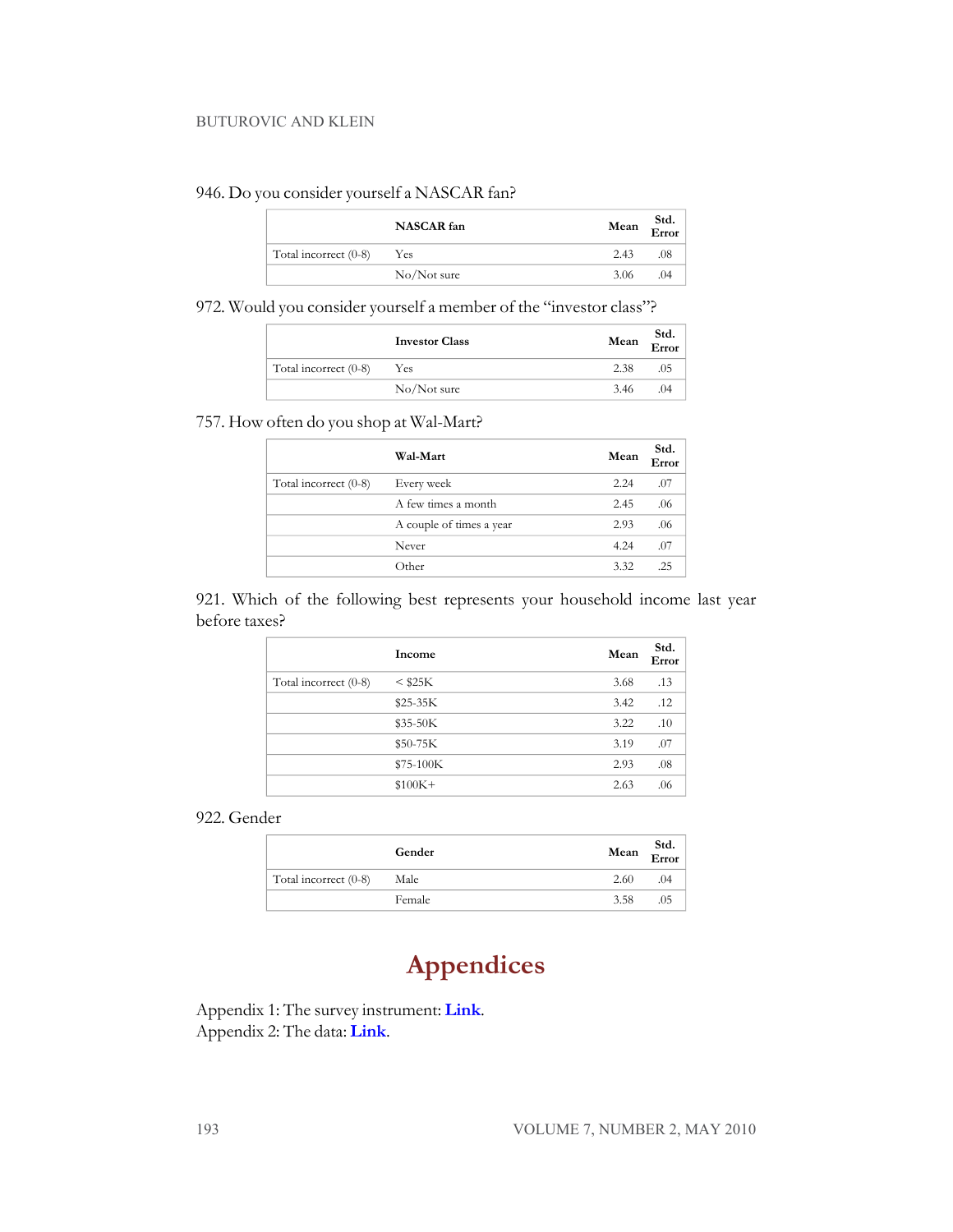### **References**

- **Blinder, Alan, and Alan Krueger**. 2004. What Does the Public Know about Economic Policy and How Does it Know It? *Brookings Papers on Economic Activity* (1):327-387. **[Link](http://muse.jhu.edu/login?uri=/journals/brookings_papers_on_economic_activity/v2004/2004.1blinder.pdf)**
- **Buturovic, Zeljka, Grace Ren, and Katherine Schwalbe**. 2009. The Role of Education In Folk Economic Beliefs. Poster presented at the annual meeting of the ISPP 32nd Annual Scientific Meeting, Trinity College, Dublin, Ireland, July 14. **[Link](http://www.allacademic.com/meta/p314582_index.html)**
- **Caplan, Bryan**. 2007. *The Myth of the Rational Voter: Why Democracies Choose Bad Policies*. Princeton: Princeton University Press.
- **Caplan, Bryan, and Stephen C. Miller**. 2006. Economic Beliefs, Intelligence, and Ability Bias: Evidence from the General Social Survey. Unpublished. **[Link](http://www.gmu.edu/departments/economics/bcaplan/iqbeliefej.doc)**
- **Fuller, Dan, and Doris Geide-Stevenson**. 2003. Consensus Among Economists: Revisited. *Journal of Economic Education* 34(4): 369-87.
- **Gartner, J. D**. 1986. Antireligious prejudice in admissions to doctoral programs in clinical psychology. *Professional Psychology: Research and Practice* 17: 473–475.
- **Hayek, Friedrich A** . 1978. The Atavism of Social Justice. In *New Studies in Philosophy, Politics, Economics and the History of Ideas*, 57-68. Chicago: University of Chicago Press.
- **Hayek, Friedrich A**. 1979. The Three Sources of Human Values. In *Law, Legislation and Liberty: Volume 3, The Political Order of a Free People*, 153-176. Chicago: University of Chicago Press.
- **Hayek, Friedrich A**. 1988. *The Fatal Conceit: The Errors of Socialism*. Chicago: University of Chicago Press.
- **Hewitt, Gordon J., and Mack Mariani**. 2010. Indoctrination U. Revisited: Faculty Ideology and Changes in Student Ideology and Issue Positions, 2002-2006. Ms. presented at the 2010 Southern Political Science Association Conference.
- **Klein, Daniel B., and Charlotta Stern**. 2009. By the Numbers: The Ideological Profile of Professors. In *The Politically Correct University: Problems, Scope, and Reform*, ed. Robert Maranto, Richard E. Redding, and Frederick M. Hess, 15-37. Washington, DC: American Enterprise Institute.
- **Klein, Daniel B., and Stewart Dompe.** 2007. Reasons for Supporting the Minimum Wage: Asking Signatories of the "Raise the Minimum Wage" Statement. *Econ Journal Watch* 4(1): 125-167. **[Link](http://econjwatch.org/articles/reasons-for-supporting-the-minimum-wage-asking-signatories-of-the-raise-the-minimum-wage-statement)**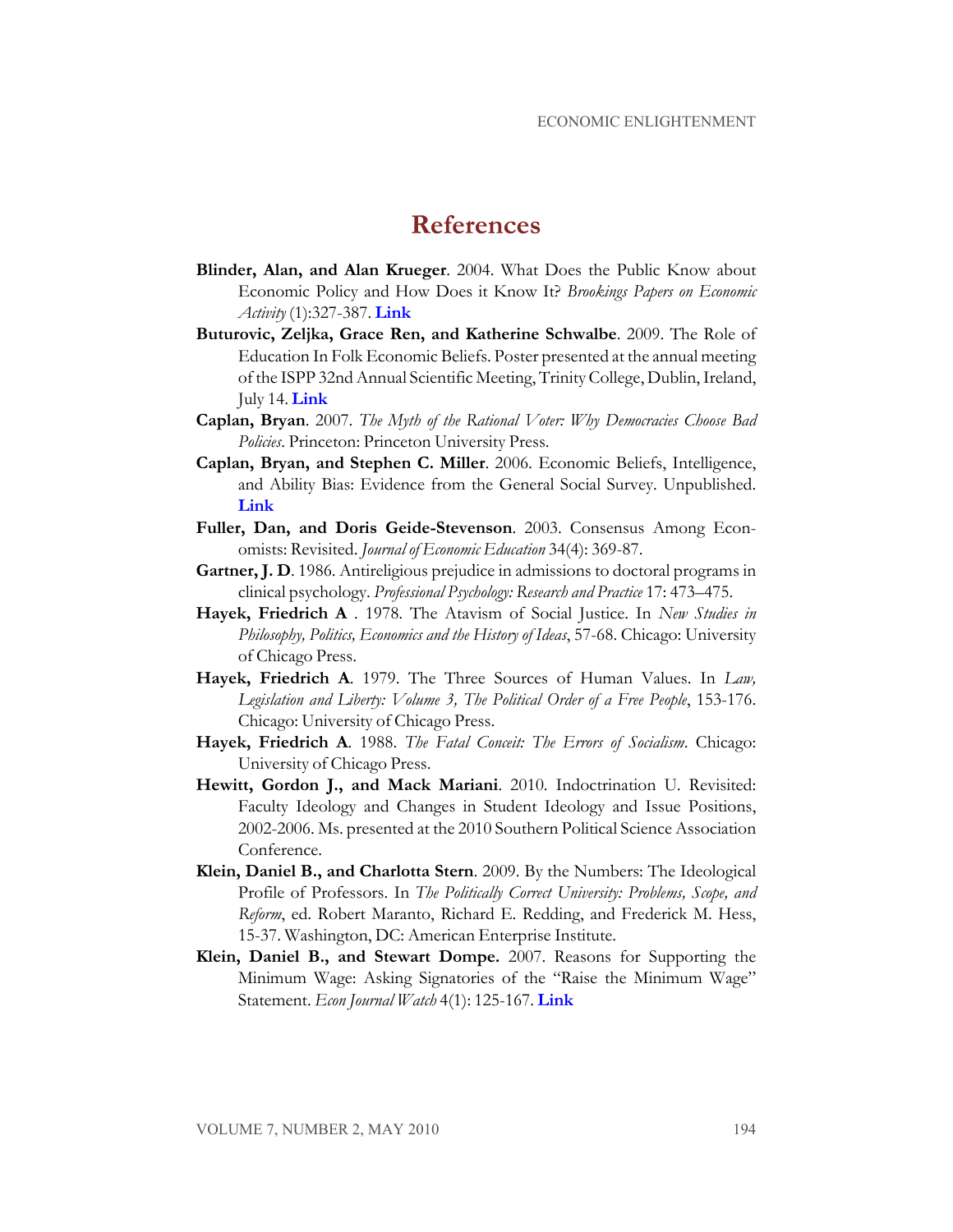- **Latzer, Barry**. 2004. The Hollow Core: Failure of the General Education Curriculum. Washington, DC: American Council of Trustees and Alumni. **[Link](https://www.goacta.org/publications/downloads/TheHollowCore.pdf)**
- **Maranto, Robert, Richard E. Redding, and Frederick M. Hess, eds**. 2009. *The Politically Correct University: Problems, Scope, and Reform*. Washington, DC: American Enterprise Institute.
- **Mariani, Mack D., and Gordon J. Hewitt**. 2008. Indoctrination U.? Faculty Ideology and Changes in Student Political Orientation. *PS: Political Science & Politics* 41: 773-783.
- **Markow, Dana**. 2005. What American Teens and Adults Know About Economics. Prepared for The National Council on Economic Education. Harris Interactive. **[Link](http://207.124.141.218/WhatAmericansKnowAboutEconomics_042605-3.pdf)**
- **National Geographic-Roper Public Affairs 2006 Geographic Literacy Study**. 2006. **[Link](http://www.nationalgeographic.com/roper2006/pdf/FINALReport2006GeogLitsurvey.pdf)**
- **Neumark, David, and William Wascher.** 2008. Minimum-Wages and Low-Wage Workers: How Well Does Reality Match the Rhetoric? *Minnesota Law Review* 92(5): 1296-1316.
- **Scott,James H., and Mitchell P.Rothman**. 1975. The Effect of an Introductory Economics Course on Student Political Attitudes. *Journal of Economic Education* 6(2): 107-112.
- **Science and Engineering Indicators 2008 Public Knowledge About S&T**. 2008. **[Link](http://www.nsf.gov/statistics/seind08/c7/c7h.htm#c7h2)**
- **Walstad, William, and Ken Rebeck**. 2002. Assessing the Economic Knowledge and Economic Opinions of Adults. *The Quarterly Review of Economics and Finance* 42, 921-935.
- **Whaples, Robert**. 1995. Changes in Attitudes among College Economics Students about the Fairness of the Market. *Journal of Economic Education* 26(4): 308-313.
- **Woessner, Matthew, and April Kelly-Woessner**. 2009. Left Pipeline: Why Conservatives Don't Get Doctorates. In *The Politically Correct University: Problems, Scope, and Reforms*, ed. Robert Maranto, Richard E. Redding, and Frederick M. Hess, 38-59. Washington, DC: American Enterprise Institute.